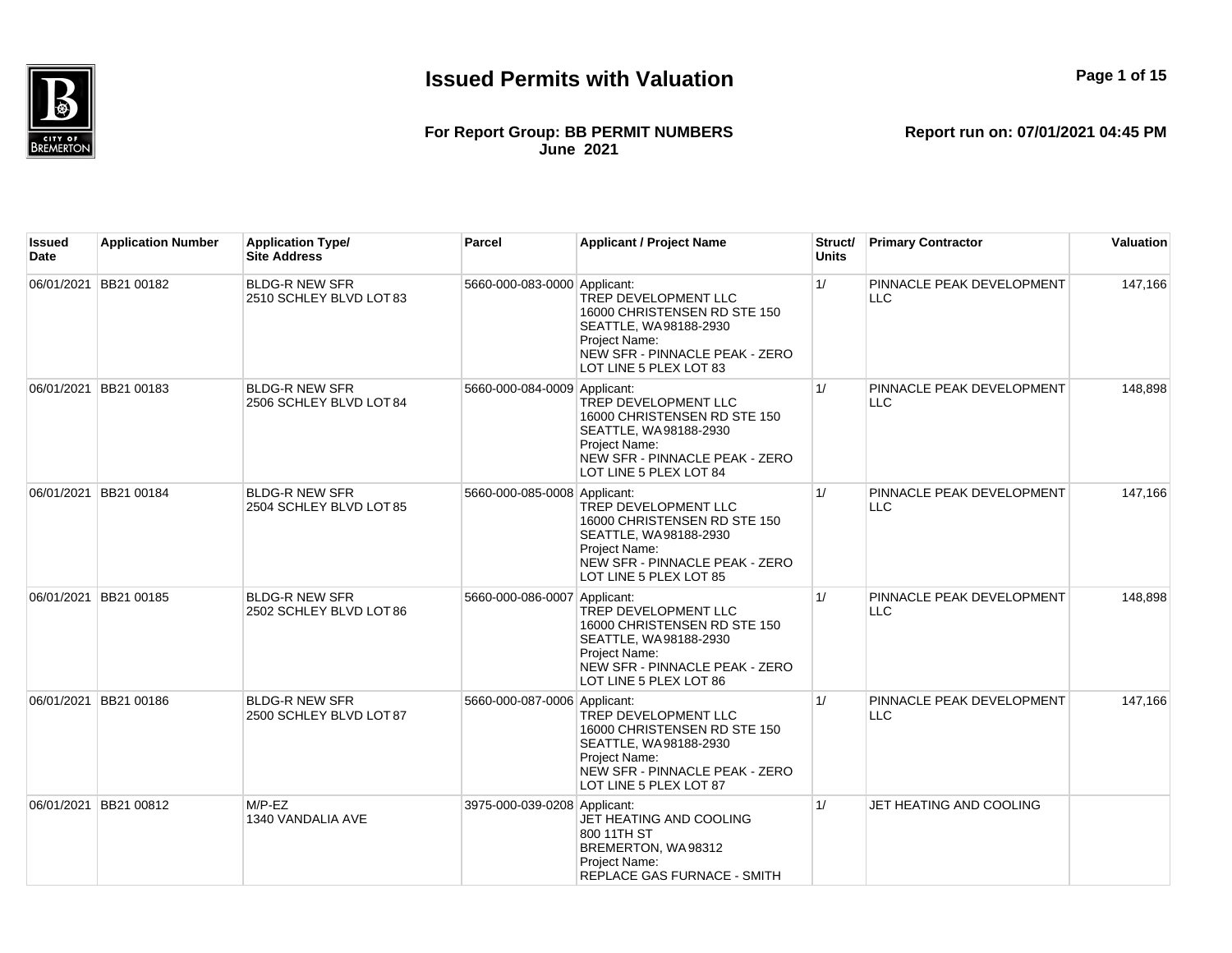

## **Page 2 of 15**

#### **For Report Group: BB PERMIT NUMBERS June 2021**

| Issued<br><b>Date</b> | <b>Application Number</b> | <b>Application Type/</b><br><b>Site Address</b> | <b>Parcel</b>                | <b>Applicant / Project Name</b>                                                                                                                                              | Struct/<br><b>Units</b> | <b>Primary Contractor</b>               | Valuation |
|-----------------------|---------------------------|-------------------------------------------------|------------------------------|------------------------------------------------------------------------------------------------------------------------------------------------------------------------------|-------------------------|-----------------------------------------|-----------|
|                       | 06/02/2021 BB21 00175     | <b>BLDG- R PORTAL</b><br>1150 SHOREWOOD DR      | 162401-1-092-2006 Applicant: | Laynagoodman<br>1150 Shorewood Drive<br>Bremerton, WA 98312<br>Project Name:<br>REPLACE EXISTING ATTACHED<br>CARPORT WITH GARAGE - SMALL<br>ADDITION IN EXISTING FLOOR PRINT | 1/                      | <b>CLAUSON HOMES INC</b>                | 83,500    |
|                       | 06/02/2021 BB21 00252     | <b>BLDG-R</b><br>5145 GRANGER ST LOT 30         | 5682-000-030-0008 Applicant: | WC DEV 360 LLC<br>16000 CHRISTENSEN RD STE 150<br>SEATTLE, WA98188<br>Project Name:<br>THE RESERVE AT WEST HILLS NEW<br>SFR - A GR - 2047 (NOT A BASIC)                      | 1/                      | <b>MTT CONSTRUCTION</b>                 | 275,719   |
|                       | 06/02/2021 BB21 00284     | <b>SIGN</b><br>3711 KITSAP WAY                  | 3783-001-010-0003 Applicant: | <b>BIG BOYZ TIRE</b><br>3703 KITSAP WAY<br>BREMERTON, WA98312<br>Project Name:<br>BIG BOYZ TIRE - BUSINESS NAME<br>CHANGE ON EXISTING SIGN                                   | 1/                      |                                         | 969       |
|                       | 06/02/2021 BB21 00682     | <b>BLDGONLY</b><br><b>FORD AVE</b>              | 3786-000-006-0800 Applicant: | <b>SPRAY LAWN</b><br>PO BOX 1343<br>MILTON, WA98354<br>Project Name:<br>BUILD A CONCRETE RETAINING WALL<br>- WAGEMANS                                                        | 1/                      | <b>SPRAY LAWN</b>                       | 3.000     |
|                       | 06/03/2021 BB21 00393     | <b>BLDGONLY</b><br>1521 LYLE AVE                | 4558-000-022-0002 Applicant: | Scott Shelton<br>Po Box 254<br>Kingston, WA 98346<br>Project Name:<br>SUN ROOM ADDITION - ERNST                                                                              | 1/                      | SOUND CONSTRUCTION AND<br>COATINGS INC. | 40,000    |
|                       | 06/03/2021 BB21 00454     | <b>BLDG- R PORTAL</b><br>1620 IRONSIDES AVE     | 132401-1-033-2001 Applicant: | <b>BLAKE HILL</b><br>1620 Ironsides Ave.Bremerton, WA<br>98310<br>Project Name:<br>3.66 KW SOLAR SYSTEM ADD ON                                                               | 1/                      |                                         | 4,000     |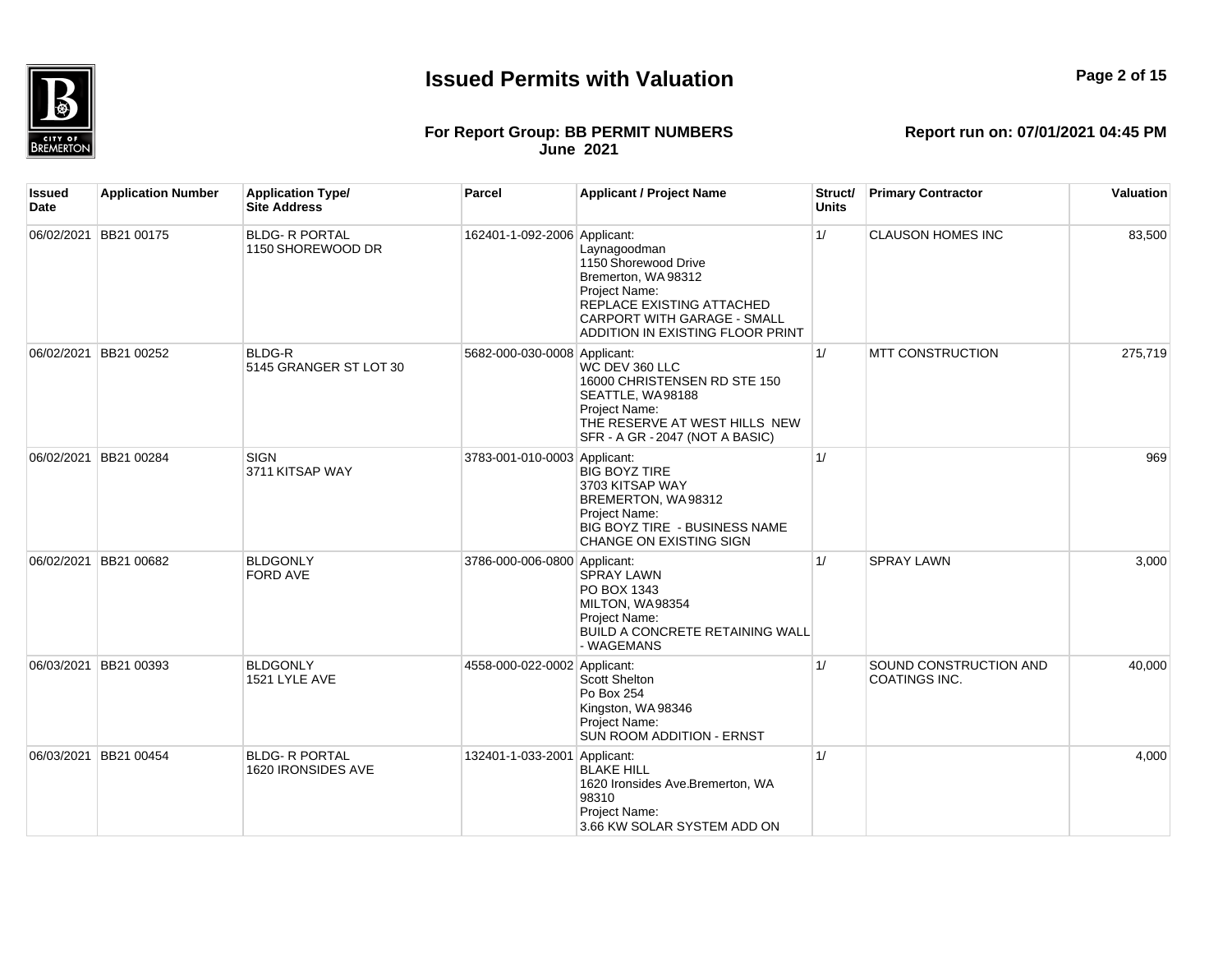

## **Page 3 of 15**

#### **For Report Group: BB PERMIT NUMBERS June 2021**

| lssued<br><b>Date</b> | <b>Application Number</b> | <b>Application Type/</b><br><b>Site Address</b> | Parcel                       | <b>Applicant / Project Name</b>                                                                                                                                                 | Struct/<br><b>Units</b> | <b>Primary Contractor</b>             | Valuation |
|-----------------------|---------------------------|-------------------------------------------------|------------------------------|---------------------------------------------------------------------------------------------------------------------------------------------------------------------------------|-------------------------|---------------------------------------|-----------|
|                       | 06/03/2021 BB21 00817     | $M/P$ -EZ<br>1921 GREGORY WAY                   | 3717-010-009-0008 Applicant: | Casey Lynch<br>1921 Gregory WayBremerton, WA 98337<br>Project Name:<br>REPLACE EXISTING GAS WATER<br>HEATER AND VENT - LYNCH                                                    | 1/                      |                                       |           |
| 06/03/2021            | BB21 00818                | $M/P$ -EZ<br>3786 MARITIME DR SW                | 5596-000-047-0004 Applicant: | HC HEATING & COOLING INC<br>PO BOX 2940<br>BELFAIR, WA98528<br>Project Name:<br><b>INSTALL AIR CONDITIONER -</b><br><b>KADERLY</b>                                              | 1/                      | <b>HC HEATING &amp; COOLING INC</b>   |           |
| 06/04/2021            | BB21 00236                | <b>BLDG-R</b><br>5153 GRANGER ST LOT 28         | 5682-000-028-0002 Applicant: | WC DEV 360 LLC<br>16000 CHRISTENSEN RD STE 150<br>SEATTLE, WA98188<br>Project Name:<br>THE RESERVE AT WEST HILLS NEW<br>SFR - B GR - 1888 (NOT A BASIC)                         | 1/                      | <b>MTT CONSTRUCTION</b>               | 254,902   |
| 06/04/2021            | BB21 00643                | <b>BLDG-C</b><br>1100 WHEATON WAY               | 3902-001-009-0200 Applicant: | HUTCH CON CONSTRUCTION INC.<br>5139 SE MILE HILL DR<br>PORT ORCHARD, WA98366<br>Project Name:<br>MANETTE CLINIC - REMOVE FABRIC<br>WALLS - BUILD NEW WALLS TO<br><b>CEILING</b> | 1/                      | <b>HUTCH CON CONSTRUCTION</b><br>INC. | 24,388    |
| 06/07/2021            | BB21 00668                | <b>SIGN</b><br>5001 AUTO CENTER BLVD            | 212401-1-128-2007 Applicant: | Hanson Sign Co.<br>P.O. Box 928Silverdale, WA 98383<br>Project Name:<br>SWIRE COCA COLA - WALL SIGN                                                                             | 1/                      | <b>HANSON SIGN CO</b>                 | 17,200    |
| 06/07/2021            | BB21 00825                | $M/P$ -EZ<br>2809 19TH ST                       | 3774-001-001-0104 Applicant: | Heating, Brennan<br>4601 S 134th PL<br>Seattle, WA 98168<br>Project Name:<br>INSTALL 2 TON AC - CARLSON                                                                         | 1/                      | <b>BRENNAN HEATING</b>                |           |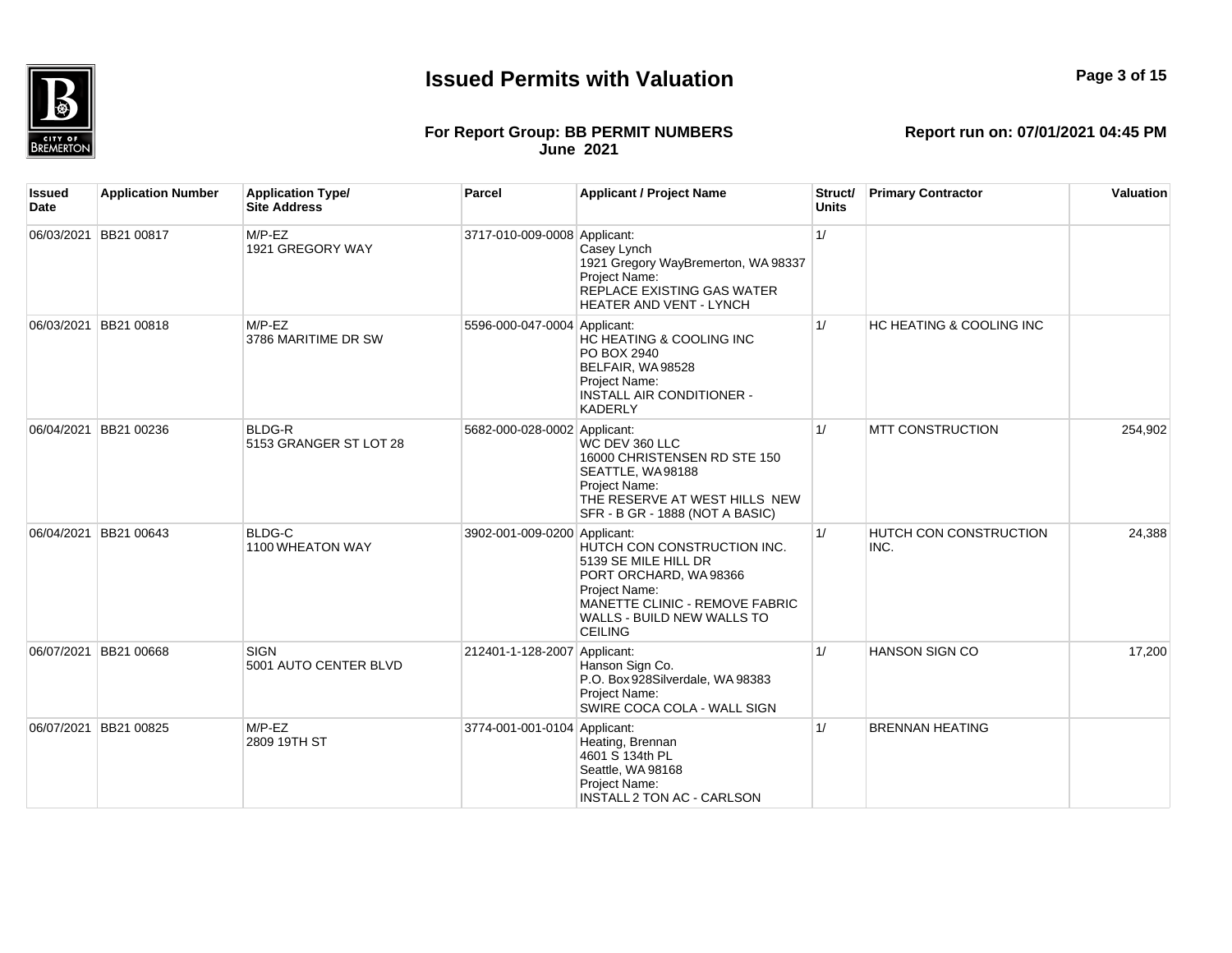

## **Page 4 of 15**

#### **For Report Group: BB PERMIT NUMBERS June 2021**

| Issued<br>Date | <b>Application Number</b> | <b>Application Type/</b><br><b>Site Address</b> | <b>Parcel</b>                | <b>Applicant / Project Name</b>                                                                                                                                                    | Struct/<br>Units | <b>Primary Contractor</b>         | Valuation |
|----------------|---------------------------|-------------------------------------------------|------------------------------|------------------------------------------------------------------------------------------------------------------------------------------------------------------------------------|------------------|-----------------------------------|-----------|
|                | 06/07/2021 BB21 00826     | $M/P$ -EZ<br>414 LEBO BLVD                      | 3965-000-094-0004 Applicant: | Alpine Ductless, LLC<br>8036 River Dr SE, Ste 201<br>Olympia, WA 98501<br>Project Name:<br>INSTALL A DUCTLESS HEAT PUMP -<br><b>TRIPLET</b>                                        | 1/               | <b>ALPINE DUCTLESS</b>            |           |
|                | 06/09/2021 BB21 00020     | <b>BLDG-R</b><br>5185 GRANGER ST LOT 20         | 5682-000-020-0000 Applicant: | WC DEV 360 LLC<br>16000 CHRISTENSEN RD STE 150<br>SEATTLE, WA98188<br>Project Name:<br>THE RESERVE AT WEST HILLS NEW<br><b>SFR - 2298 A GR</b>                                     | 1/               | <b>MTT CONSTRUCTION</b>           | 301,430   |
|                | 06/09/2021 BB21 00655     | <b>BLDG-C</b><br>1725 PARK AVE                  | 8037-000-000-0000 Applicant: | Condo Assoc Pres. / Brian Byers<br>1725 Park Avenue, Apt. A-104Bremerton,<br>WA 98337<br>Project Name:<br>PARK AVENUE CONDOMINIUMS -<br>CHIMNEY CHASE TOWER REPAIR<br><b>BLDGA</b> | 1/               |                                   | 15,000    |
|                | 06/09/2021 BB21 00834     | $M/P$ -EZ<br>3934 MARITIME DR SW                | 5627-000-155-0005 Applicant: | KLIEMANN BROTHERS HTG & A/C IN<br>4703 116TH ST EAST<br>TACOMA, WA98446<br>Project Name:<br>INSTALL AIR CONDITIONER - WILSON                                                       | 1/               | KLIEMANN BROTHERS HTG &<br>A/C IN |           |
|                | 06/09/2021 BB21 00836     | $M/P$ -EZ<br>3936 MARITIME DR SW                | 5627-000-154-0006 Applicant: | KLIEMANN BROTHERS HTG & A/C IN<br>4703 116TH ST EAST<br>TACOMA, WA98446<br>Project Name:<br><b>INSTALL AIR CONDITIONER -</b><br>PERCACCIOLO                                        | 1/               | KLIEMANN BROTHERS HTG &<br>A/C IN |           |
|                | 06/09/2021 BB21 00842     | $M/P$ -EZ<br>1491 BAKER HEIGHTS LOOP            | 202401-4-065-2007 Applicant: | Heating, Brennan<br>4601 S 134th PL<br>Seattle, WA 98168<br>Project Name:<br>INSTALL 2 1/2 TON AC - SAAR                                                                           | 1/               | <b>BRENNAN HEATING</b>            |           |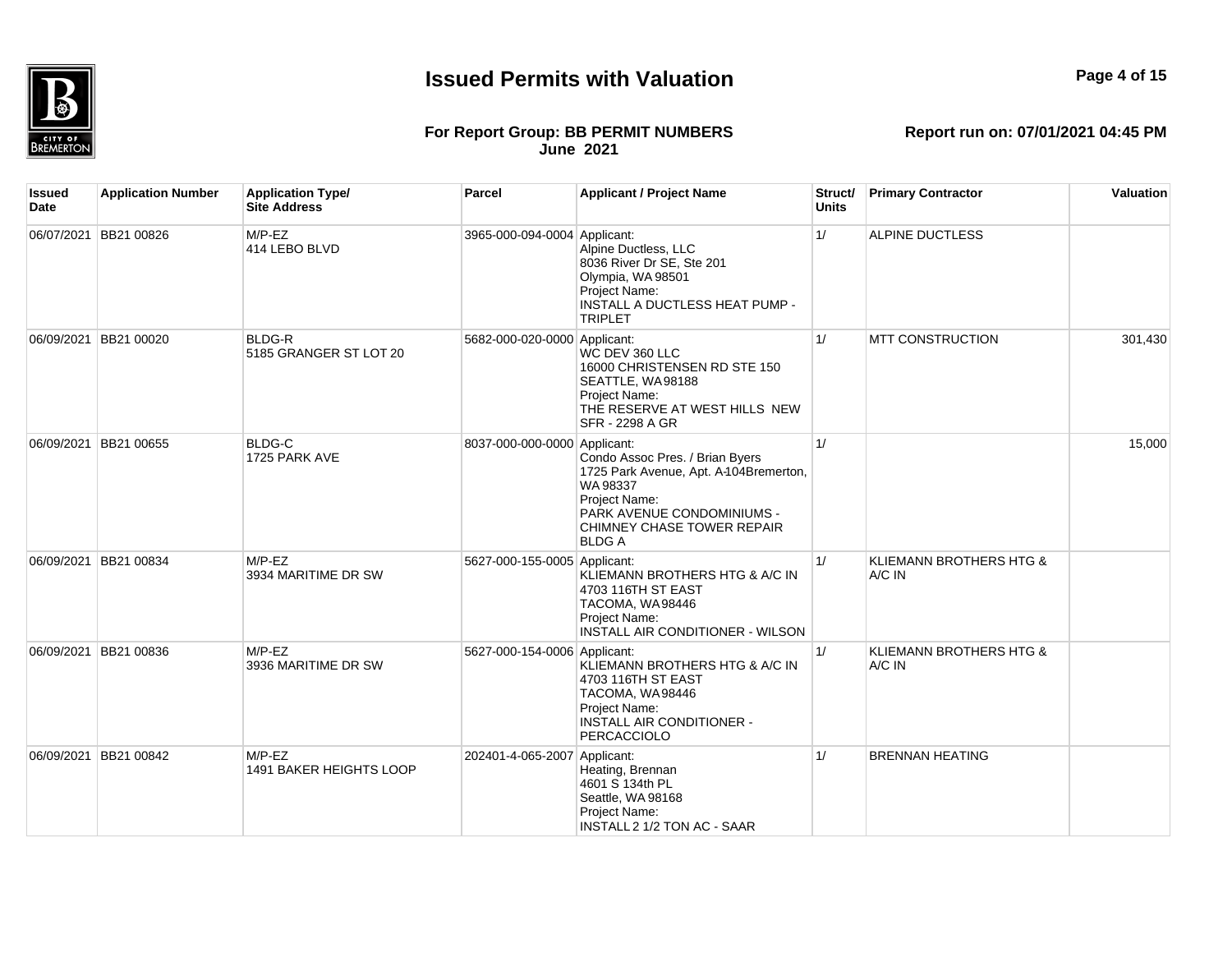

## **Page 5 of 15**

#### **For Report Group: BB PERMIT NUMBERS June 2021**

| Issued<br>Date | <b>Application Number</b> | <b>Application Type/</b><br><b>Site Address</b> | Parcel                       | <b>Applicant / Project Name</b>                                                                                                                              | Struct/<br><b>Units</b> | <b>Primary Contractor</b>             | Valuation |
|----------------|---------------------------|-------------------------------------------------|------------------------------|--------------------------------------------------------------------------------------------------------------------------------------------------------------|-------------------------|---------------------------------------|-----------|
|                | 06/10/2021 BB21 00710     | <b>OCCUPANCY</b><br>5000 BURWELL ST             | 162401-4-003-2008 Applicant: | Brown, Gregory<br>8704 Towne Rd. NE<br>Bremerton, WA 98311<br>Project Name:<br>HEXANCHUS LLC DBA SOUND DIVE<br><b>CENTER - OCCUPANCY</b>                     | 1/                      |                                       |           |
|                | 06/10/2021 BB21 00854     | <b>BLDGONLY</b><br>231 6TH ST                   | 3718-005-030-0000 Applicant: | NORTHWEST PERMIT INC<br>9808 31ST AVE SE<br>EVERETT, WA98208<br>Project Name:<br>REPLAE 13 WINDOWS. NO<br>SIZE/STRUCTURAL CHANGES -<br><b>ADAMS</b>          | 1/                      | HOME DEPOT USA                        | 12,183    |
|                | 06/11/2021 BB21 00249     | BLDG-R<br>5181 GRANGER ST LOT 21                | 5682-000-021-0009 Applicant: | WC DEV 360 LLC<br>16000 CHRISTENSEN RD STE 150<br>SEATTLE, WA98188<br>Project Name:<br>THE RESERVE AT WEST HILLS NEW<br>SFR - 2298 B GL                      | 1/                      | <b>MTT CONSTRUCTION</b>               | 301,430   |
|                | 06/11/2021 BB21 00328     | <b>BLDG- R PORTAL</b><br>3665 REAGAN AVE        | 5565-000-016-0008 Applicant: | <b>GRConstruction &amp; Design, LLC</b><br>PO Box 516<br>Indianola, WA 98342<br>Project Name:<br>ADD 8FT TO LIVING ROOM WITH<br>DOORS AND WINDOWS - BRANSCUM | 1/                      | <b>GRCONSTRUCTION &amp; DESIGN</b>    | 60,000    |
|                | 06/11/2021 BB21 00800     | <b>OCCUPANCY</b><br>718 LEBO BLVD               | 3966-004-010-0006 Applicant: | SARA LORIEN DESIGN LLC dba<br>DREAM MAKER CREATIVE<br>718 LEBO BLVD<br>BREMERTON, WA98310<br>Project Name:<br><b>DREAM MAKER CREATIVE</b>                    | 1/                      |                                       |           |
|                | 06/11/2021 BB21 00843     | $M/P$ -EZ<br>2424 SERINGA AVE                   | 5660-000-016-0002 Applicant: | <b>MOUNTAIN HEATING &amp; COOLING</b><br>PO BOX 541<br>ORTING, WA98360<br>Project Name:<br><b>INSTALL AC - PATHLIGHT</b><br><b>PROPERTIES</b>                | 1/                      | <b>MOUNTAIN HEATING &amp; COOLING</b> |           |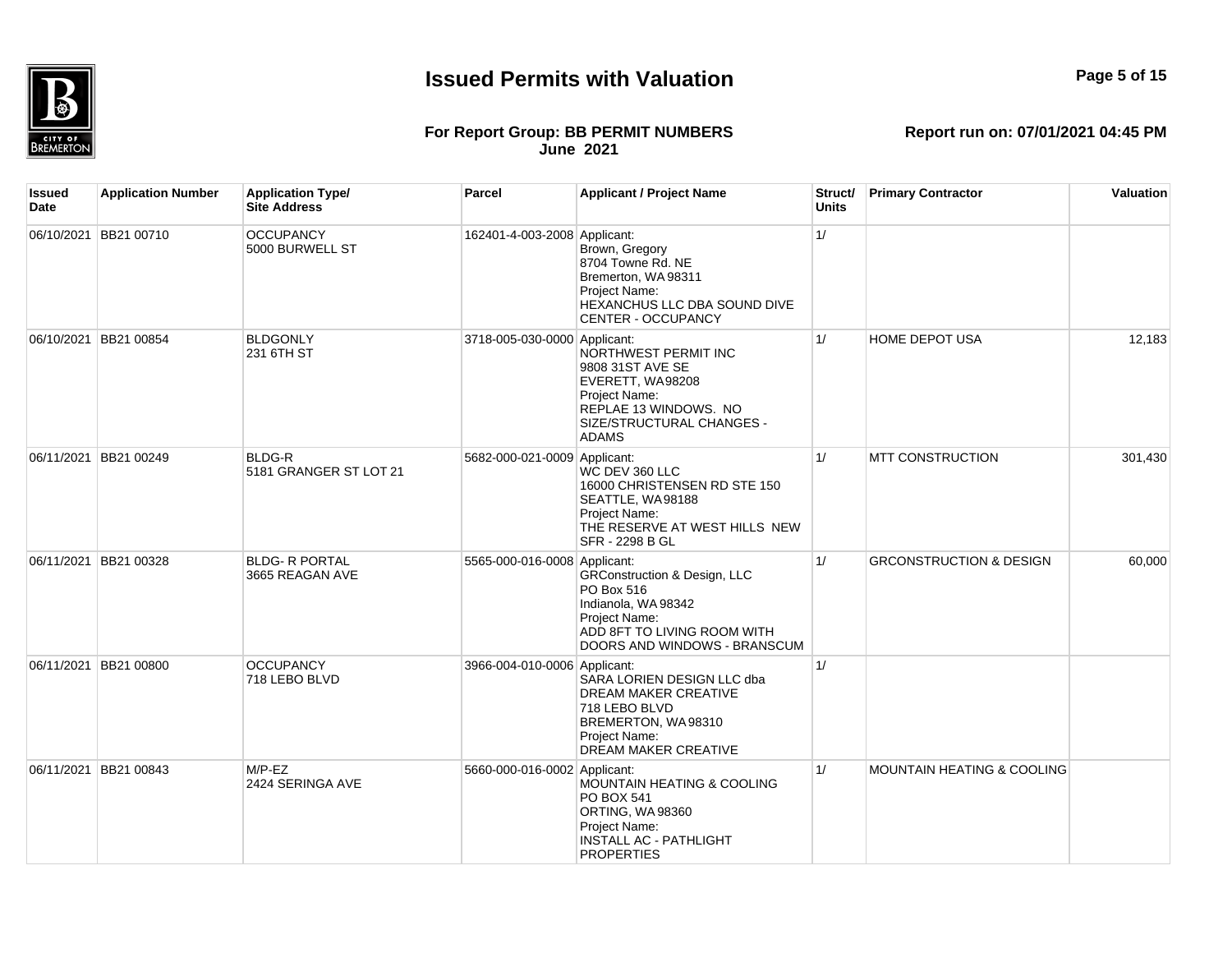

#### **For Report Group: BB PERMIT NUMBERS June 2021**

**Report run on: 07/01/2021 04:45 PM**

| Issued<br>Date | <b>Application Number</b> | <b>Application Type/</b><br><b>Site Address</b> | Parcel                       | <b>Applicant / Project Name</b>                                                                                                             | Struct/<br><b>Units</b> | <b>Primary Contractor</b>           | Valuation |
|----------------|---------------------------|-------------------------------------------------|------------------------------|---------------------------------------------------------------------------------------------------------------------------------------------|-------------------------|-------------------------------------|-----------|
| 06/11/2021     | <b>BB21 00860</b>         | $M/P$ -EZ<br>3908 MARITIME DR SW                | 5627-000-164-0004 Applicant: | HC HEATING & COOLING INC<br>PO BOX 2940<br>BELFAIR, WA98528<br>Project Name:<br>INSTALL A/C - GILLESPIE                                     | 1/                      | HC HEATING & COOLING INC            |           |
|                | 06/11/2021 BB21 00861     | $M/P$ -EZ<br>2395 PUGET SOUND BLVD              | 5627-000-286-0007 Applicant: | Burgess, Shannon<br>10202 Pacific Ave S, Suite 101<br>Tacoma, WA98444<br>Project Name:<br>INSTALL 3 TON AIR CONDITIONER -<br><b>WILLITS</b> | 1/                      | <b>TAHOMA HEATING &amp; COOLING</b> |           |
|                | 06/11/2021 BB21 00862     | $M/P$ -EZ<br>2564 FILBERT AVE                   | 5660-000-098-0003 Applicant: | Heating, Brennan<br>4601 S 134th PL<br>Seattle, WA 98168<br>Project Name:<br>INSTALL 2 1/2 TON A/C - SMITH                                  | 1/                      | <b>BRENNAN HEATING</b>              |           |
|                | 06/11/2021 BB21 00865     | $M/P$ -EZ<br>1209 OHIO AVE                      | 3797-009-005-0007 Applicant: | PENINSULA TANK INC<br>P.O. BOX 2596<br>SILVERDALE, WA98383<br>Project Name:<br><b>INSTALL HEAT PUMP SYSTEM -</b><br><b>AKBAR</b>            | 1/                      | <b>PENINSULA TANK INC</b>           |           |
| 06/15/2021     | BB21 00348                | <b>BLDG- R PORTAL</b><br>1367 JACOBSEN BLVD     | 3935-000-001-0003 Applicant: | WINKLEY ALAN & CHEN MARIA<br>Project Name:<br>REMODEL BATHROOM TO BE ADA<br><b>ACCESSIBLE - WINKLEY</b>                                     | 1/                      |                                     | 10,000    |
| 06/15/2021     | BB21 00433                | <b>DEMO</b><br>1936 RAINIER AVE                 | 112401-3-053-2004 Applicant: | Enveart, Terrence<br>707 s Summit ave<br>Bremerton, WA 98312<br>Project Name:<br><b>DEMO HOUSE - ENYEART</b>                                | 1/                      |                                     |           |
|                | 06/15/2021 BB21 00799     | <b>BLDGONLY</b><br>4308 KITSAP WAY              | 3748-002-004-0102 Applicant: | <b>RAM JACK WEST</b><br>850 BETHEL DR<br>EUGENE, OR 97402<br>Project Name:                                                                  | 1/                      | <b>RAM JACK WEST</b>                | 15,000    |

FOUNDATION REPAIR -WATCHER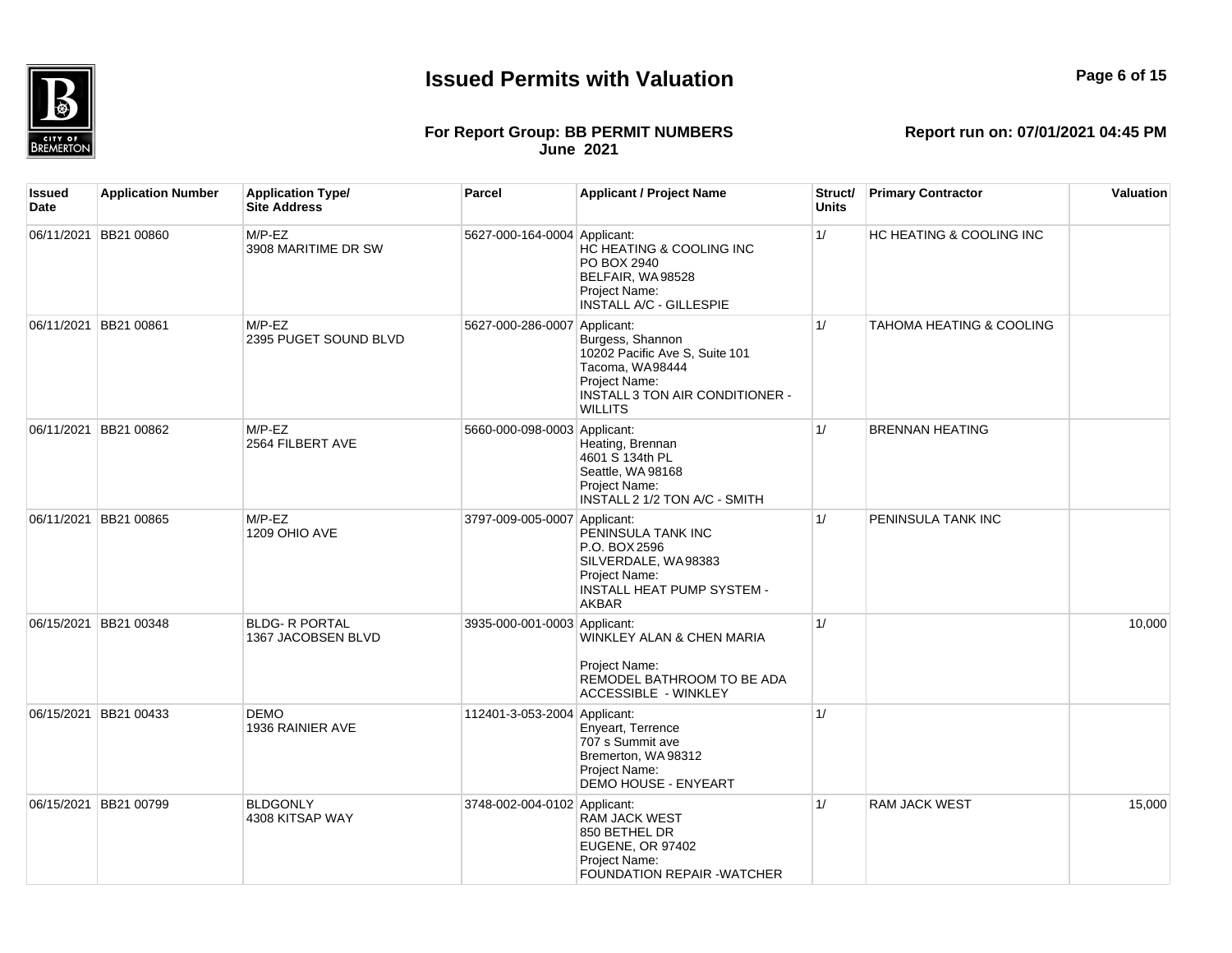

#### **For Report Group: BB PERMIT NUMBERS June 2021**

**Report run on: 07/01/2021 04:45 PM**

**Issued Date Application Number Application Type/ Site Address Parcel Applicant / Project Name Struct/ Units Primary Contractor Valuation** 06/15/2021 BB21 00821 BLDG-C 345 6TH ST STE 600 8149-000-000-0005 Applicant: CITY OF BREMERTON - PUBLIC WORKS & UTILITIES 100 OYSTER BAY AVE BREMERTON, WA 98312 Project Name: CITY OF BREMERTON DCD - ADD TWO OFFICE SPACE  $1/$  7,310 06/15/2021 BB21 00856 M/P-EZ 936 BAKER HEIGHTS LOOP 202401-4-211-2000 Applicant: SOUND HEATING AND AC 5526 184TH ST EPUYALLUP, WA98375 Project Name: ADD AC TO SYSTEM - MERENDA 1/ SOUND HEATING & A/C 06/15/2021 BB21 00857 M/P-EZ 1009 TIMBERLINE AVE 202401-4-144-2002 Applicant: SOUND HEATING AND AC 5526 184TH ST EPUYALLUP, WA98375 Project Name: ADD AC TO SYSTEM - ARNOLD 1/ SOUND HEATING & A/C 06/15/2021 BB21 00870 M/P-FZ 615 N LAFAYETTE AVE 3734-016-014-0007 Applicant: PENINSULA TANK INC P.O. BOX 2596 SILVERDALE, WA 98383 Project Name: REPLACE GAS FURNACE - EICHLER 1/ PENINSULA TANK INC 06/15/2021 BB21 00871 M/P-EZ 5190 SOPHIE ST 5682-000-101-0002 Applicant: Bobs Heating 14148 NE 190th StWoodinville, WA 98072 Project Name: INSTALL AC - VARGAS 1/ BOBS HEATING & AIR CONDITIONING 06/16/2021 BB21 00473 BLDG-R 4462 SAND DOLLAR ST LOT 84 5675-000-084-0002 Applicant: LGI Homes -- Washington LLC 1450 Lake Robbins Drive Suite 430The Woodlands, TX 77380 Project Name: NEW SFR - BAY VISTA PHASE5B -2175 - LOT 84 (2018 Code Cycle) 1/ **LGI Homes -- Washington LLC** 289,750 06/16/2021 BB21 00478 BLDG-R 102 MCNEAL AVE LOT 83 5675-000-083-0003 Applicant: LGI Homes -- Washington LLC 1450 Lake Robbins Drive Suite 430The Woodlands, TX 77380 Project Name: NEW SFR - BAY VISTA PHASE5B -1623 - LOT 83 (2018 Code Cycle) 1/ **LGI Homes -- Washington LLC** 214,583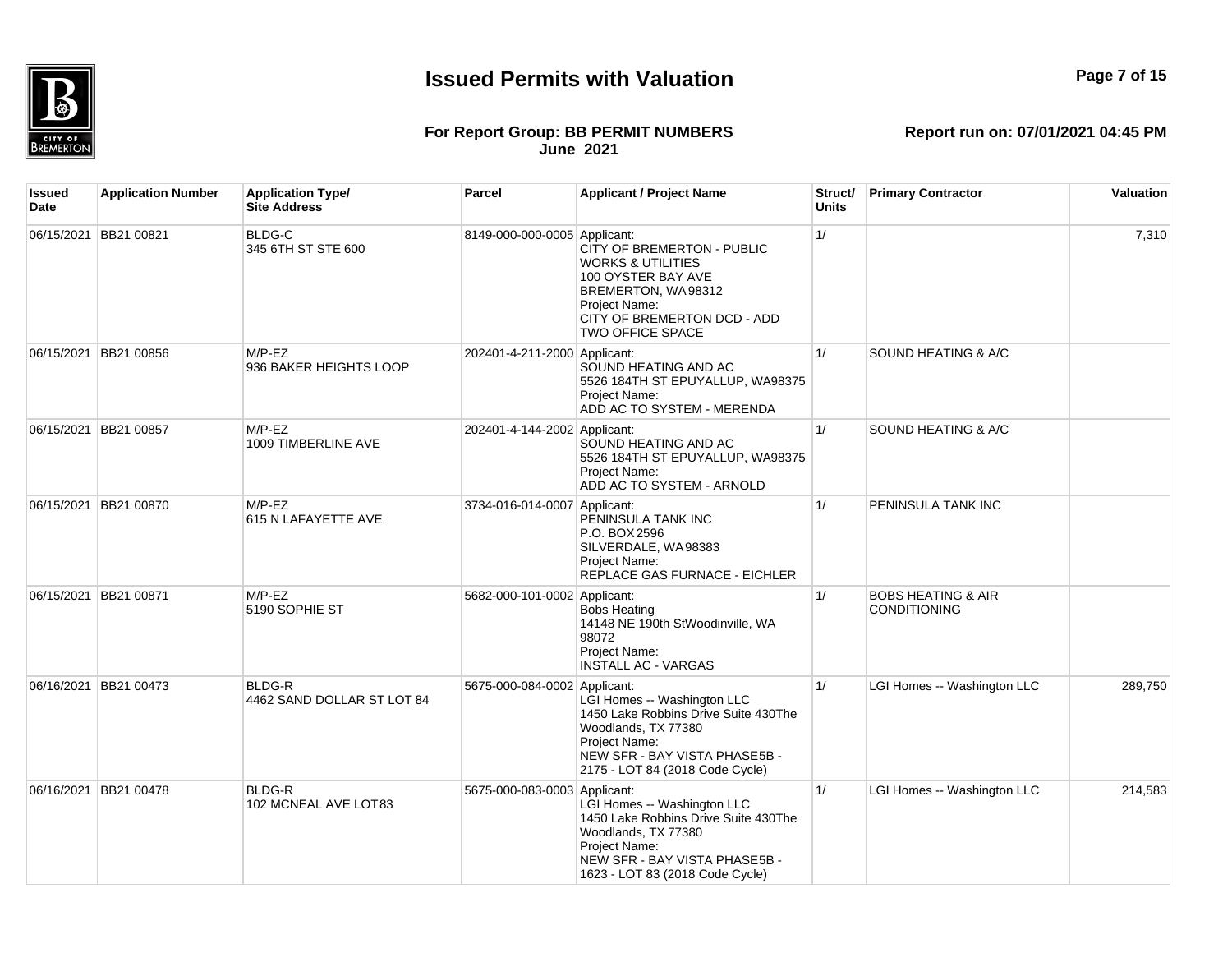

#### **Page 8 of 15**

#### **For Report Group: BB PERMIT NUMBERS June 2021**

**Report run on: 07/01/2021 04:45 PM**

**Issued Date Application Number Application Type/ Site Address Parcel Applicant / Project Name Struct/ Units Primary Contractor Valuation** 06/16/2021 BB21 00864 M/P-EZ 2017 BRASHEM AVE 122401-4-072-2008 Applicant: Harts Services 2522 N. Proctor st #331 tacoma, WA 98406 Project Name: REPLACE 2 VALVES AND 1 HOSE BIBB - MOFFITT 1/ HARTS SERVICES 06/16/2021 BB21 00881 OCCUPANCY 1527 6TH ST 3751-001-003-0000 Applicant: CORP OF CATHOLIC ARCHBISHOP OF SEATTLE 710 9TH AVE SEATTLE, WA 98104 Project Name: OUR LADY STAR OF THE SEA - YOUTH CENTER  $1/$ 06/17/2021 BB21 00485 BLDG-R 4519 SAND DOLLAR ST LOT 97 5675-000-097-0007 Applicant: LGI Homes -- Washington LLC 1450 Lake Robbins Drive Suite 430The Woodlands, TX 77380 Project Name: NEW SFR - BAY VISTA PHASE5B -1319- LOT 97 (2018 Code Cycle) 1/ **LGI Homes -- Washington LLC** 177,905 06/17/2021 BB21 00749 BLDG- R PORTAL 1809 SHOREWOOD DR 3719-001-004-0307 Applicant: Gontinas, Jason 1809 Shorewood Dr Bremerton, WA 98312 Project Name: ENLARGE BATHROOM AND CLOSETS - GONTINAS 1/ MCCLURE & SON 7.432 06/17/2021 BB21 00886 M/P-EZ 243 APPLE ST 3964-000-117-0008 Applicant: Lewis, Robert 245 Apple St Bremerton, WA 98310 Project Name: REPLACE WATER HEATER - LEWIS  $1/$ 06/18/2021 BB21 00023 BLDG-R 5177 GRANGER ST LOT 22 5682-000-022-0008 Applicant: WC DEV 360 LLC 16000 CHRISTENSEN RD STE 150 SEATTLE, WA 98188 Project Name: THE RESERVE AT WEST HILLS NEW SFR - 2298 B GR 1/ MTT CONSTRUCTION 301.430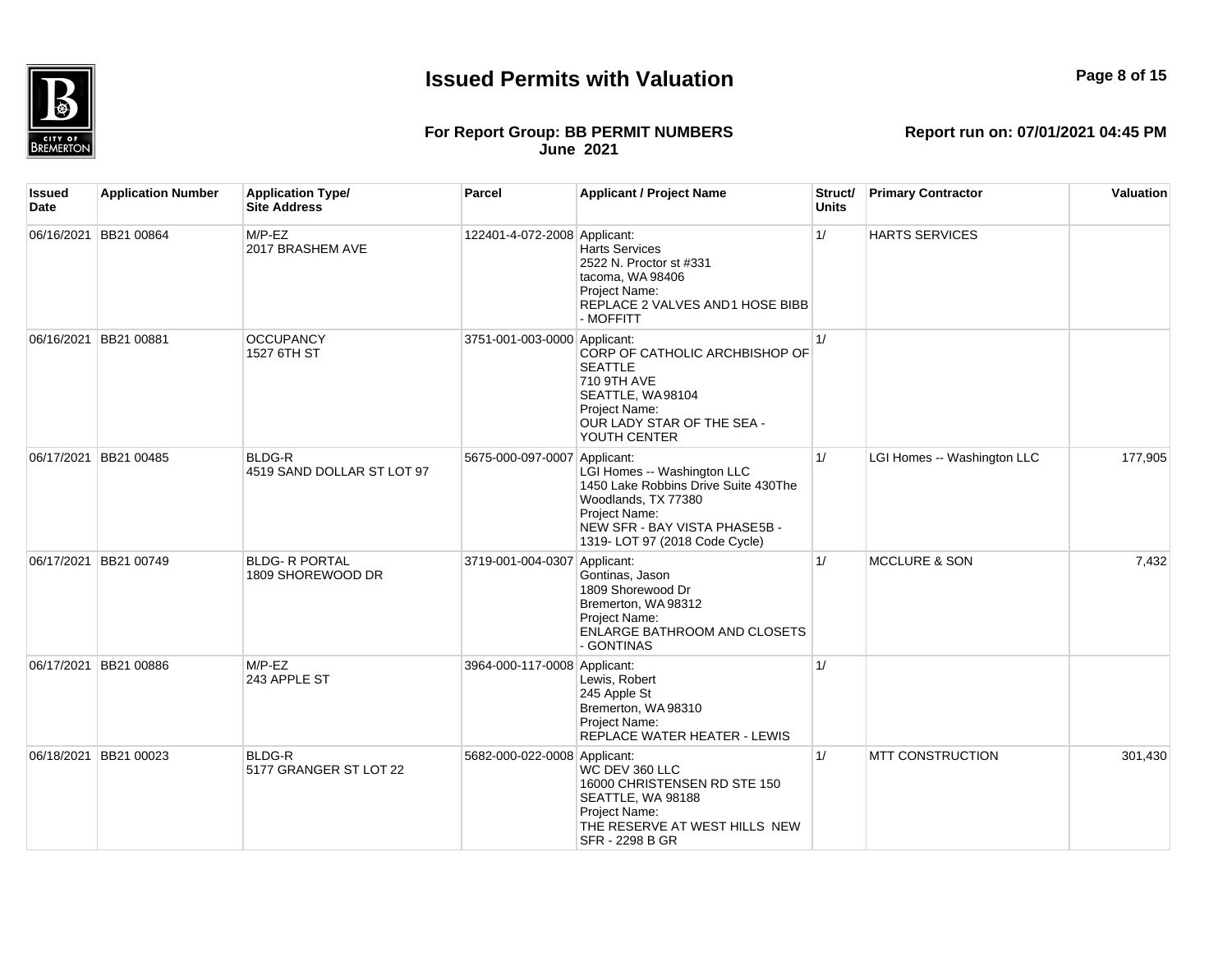## **Page 9 of 15**

#### **For Report Group: BB PERMIT NUMBERS June 2021**

| Issued<br>Date | <b>Application Number</b> | <b>Application Type/</b><br><b>Site Address</b> | Parcel                       | <b>Applicant / Project Name</b>                                                                                                                                                          | Struct/<br><b>Units</b> | <b>Primary Contractor</b>                               | Valuation |
|----------------|---------------------------|-------------------------------------------------|------------------------------|------------------------------------------------------------------------------------------------------------------------------------------------------------------------------------------|-------------------------|---------------------------------------------------------|-----------|
|                | 06/18/2021 BB21 00250     | <b>BLDG-R</b><br>5173 GRANGER ST LOT 23         | 5682-000-023-0007 Applicant: | WC DEV 360 LLC<br>16000 CHRISTENSEN RD STE 150<br>SEATTLE, WA98188<br>Project Name:<br>THE RESERVE AT WEST HILLS NEW<br>SFR - A GL - 2047 (NOT A BASIC)                                  | 1/                      | <b>MTT CONSTRUCTION</b>                                 | 275,719   |
|                | 06/18/2021 BB21 00891     | <b>BLDGONLY</b><br>716 PENNSYLVANIA AVE         | 3797-023-016-0005 Applicant: | <b>Premier Services Group</b><br>8800 SE Sunnyside Rd. STE<br>114SClackamas, OR 97015<br>Project Name:<br>REPLACE ONE ENTRY DOOR - LIKE<br>FOR LIKE - NO SZ OR STRUC CHNGS<br>- PAVLOSKY | 1/                      | NW EXTREME INSTALLERS INC<br>dba PREMIER SERVICES GROUP | 1,833     |
|                | 06/21/2021 BB21 00299     | <b>BLDG-C</b><br>**NO SITUS ADDRESS **          | 192401-4-004-2004 Applicant: | <b>Contour Engineering LLC</b><br>PO Box949<br>Gig Harbor, WA98335<br>Project Name:<br><b>UELAND TREE FARM - CONSTRUCT</b><br>30 WALL TO SUPPORT ACCESS ROAD                             | 1/                      |                                                         | 150,000   |
|                | 06/21/2021 BB21 00897     | <b>REROOF--ROOFING ONLY</b><br>917 N WYCOFF AVE | 3735-021-012-0008 Applicant: | Ash Construction, LLC<br>PO BOX 797Silverdale, WA 98383<br>Project Name:<br>AHEARN ELECTRIC - RE-ROOF                                                                                    | 1/                      | <b>ASH CONSTRUCTION</b>                                 |           |
|                | 06/21/2021 BB21 00899     | $M/P$ -EZ<br>1114 WARREN AVE                    | 3731-003-014-0008 Applicant: | <b>FAST WATER HEATER COMPANY</b><br>12601 132ND AVE NE<br>KIRKLAND, WA 98034<br>Project Name:<br>REMOVE & REPLACE GAS WATER<br><b>HEATER - COOK</b>                                      | 1/                      | <b>FAST WATER HEATER COMPANY</b>                        |           |
| 06/21/2021     | BB21 00900                | $M/P$ -EZ<br>1954 SNYDER AVE                    | 112401-3-047-2003 Applicant: | <b>FAST WATER HEATER COMPANY</b><br>11715 N CREEK PARKWAY S, C-106<br>BOTHELL, WA98011<br>Project Name:<br>REMOVE & REPLACE ELECTRIC<br>WATER HEATER - MARTIN                            | 1/                      | <b>FAST WATER HEATER COMPANY</b>                        |           |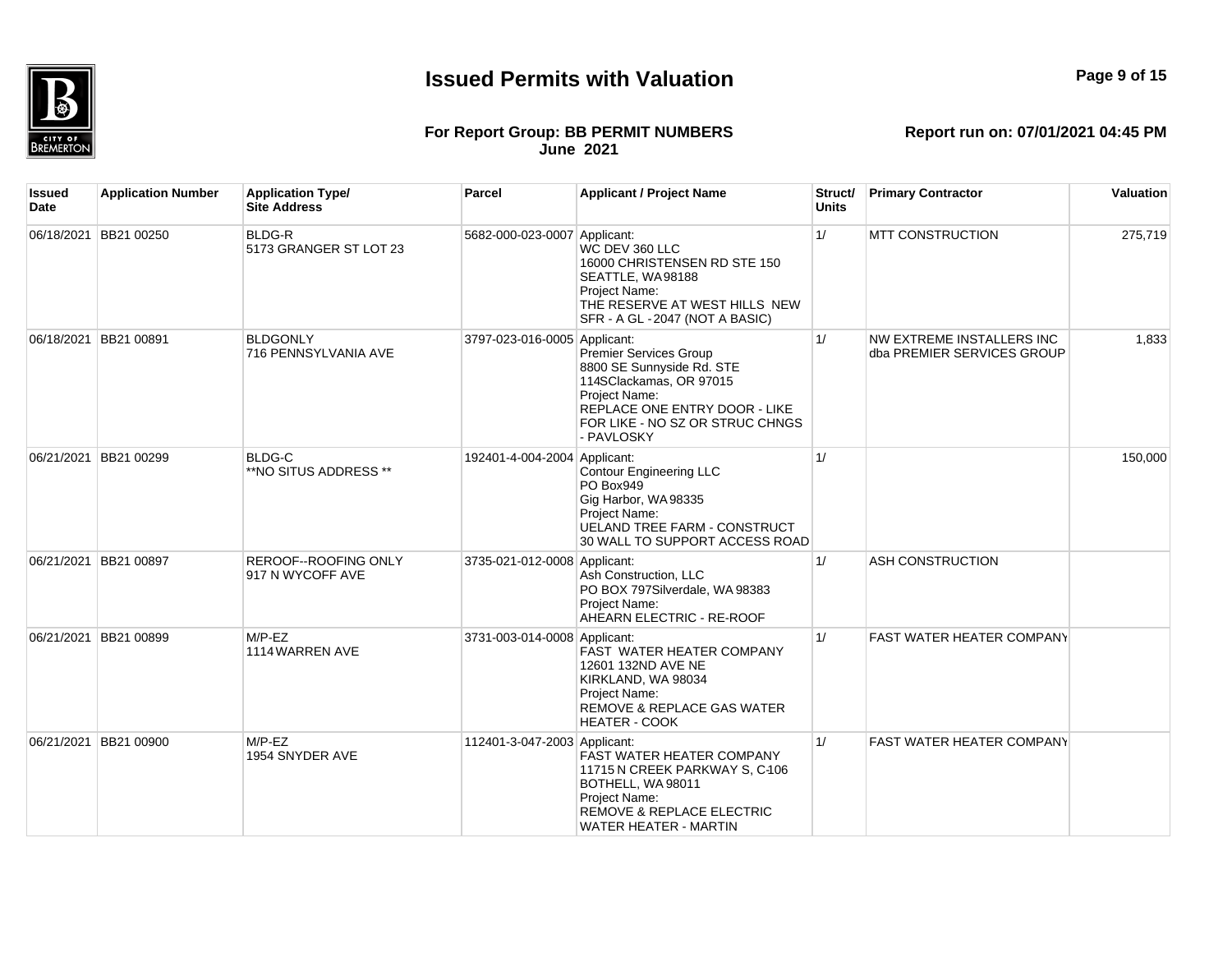

#### **For Report Group: BB PERMIT NUMBERS June 2021**

| Issued<br>Date | <b>Application Number</b> | <b>Application Type/</b><br><b>Site Address</b>     | Parcel                       | <b>Applicant / Project Name</b>                                                                                                                                                                  | Struct/<br>Units | <b>Primary Contractor</b>                | Valuation |
|----------------|---------------------------|-----------------------------------------------------|------------------------------|--------------------------------------------------------------------------------------------------------------------------------------------------------------------------------------------------|------------------|------------------------------------------|-----------|
|                | 06/22/2021 BB21 00152     | <b>BLDG-R</b><br>1126 BAKER HEIGHTS LOOP LOT<br>225 | 202401-4-235-2002 Applicant: | Lennar Northwest, Inc.<br>33455 6th Ave S, Unit 1-BFederal Way,<br>WA 98003<br>Project Name:<br>NEW SFR SOUNDVIEW ESTATES PH5<br>- LENNAR - 3183 B GL                                            | 1/               | Lennar Northwest, Inc.                   | 414,351   |
|                | 06/22/2021 BB21 00161     | <b>BLDG-R</b><br>1045 TIMBERLINE AVE LOT125         | 202401-4-135-2003 Applicant: | Lennar Northwest, Inc.<br>33455 6th Ave S, Unit 1-BFederal Way,<br>WA 98003<br>Project Name:<br>NEW SFR SOUNDVIEW ESTATES PH5<br>- LENNAR - 1669 A GR                                            | 1/               | Lennar Northwest, Inc.                   | 222,535   |
|                | 06/22/2021 BB21 00269     | BLDG-R<br>956 BAKER HEIGHTS LOOP LOT<br>206         | 202401-4-216-2005 Applicant: | Lennar Northwest, Inc.<br>33455 6th Ave S, Unit 1-BFederal Way,<br>WA 98003<br>Project Name:<br>NEW SFR SOUNDVIEW ESTATES PH5<br>- LENNAR - 2704 B GR                                            | 1/               | Lennar Northwest, Inc.                   | 347,886   |
|                | 06/22/2021 BB21 00270     | BLDG-R<br>1008 BAKER HEIGHTS LOOP LOT<br>209        | 202401-4-219-2002 Applicant: | LENNAR NORTHWEST INC<br>33455 6TH AVE S UNIT B1<br>FEDERAL WAY, WA98003<br>Project Name:<br>NEW SFR SOUNDVIEW ESTATES PH5<br>- LENNAR - 2501 B GL                                                | 1/               | Lennar Northwest, Inc.                   | 324,912   |
|                | 06/22/2021 BB21 00396     | <b>BLDG- R PORTAL</b><br>2505 E PHINNEY BAY PL      | 3812-000-016-0004 Applicant: | MCLINKO, JENNIFER<br>5363 Pineridge Dr NE<br>Bremerton, WA 98311<br>Project Name:<br>REMODEL KITCHEN/UPDATE 3<br><b>BATHROOMS /ADD BAR</b><br>DOWNSTAIRS/NEW STAIR RAILING -<br><b>SARACHENE</b> | 1/               | HERITAGE BUILDERS NW, LLC                | 100,000   |
|                | 06/22/2021 BB21 00542     | <b>BLDG- R PORTAL</b><br>1138 JACOBSEN BLVD         | 3923-002-026-0004 Applicant: | Dunne, Meredith<br>1138 Jacobsen Blyd<br>Bremerton, WA 98310<br>Project Name:<br>REMODEL INTERIOR- - UPDATE<br>WINDOWS - ADD SLIDING DOOR -<br><b>DUNNE</b>                                      | 1/               | PENINSULA CONSTRUCTION<br><b>SERVICE</b> | 24,748    |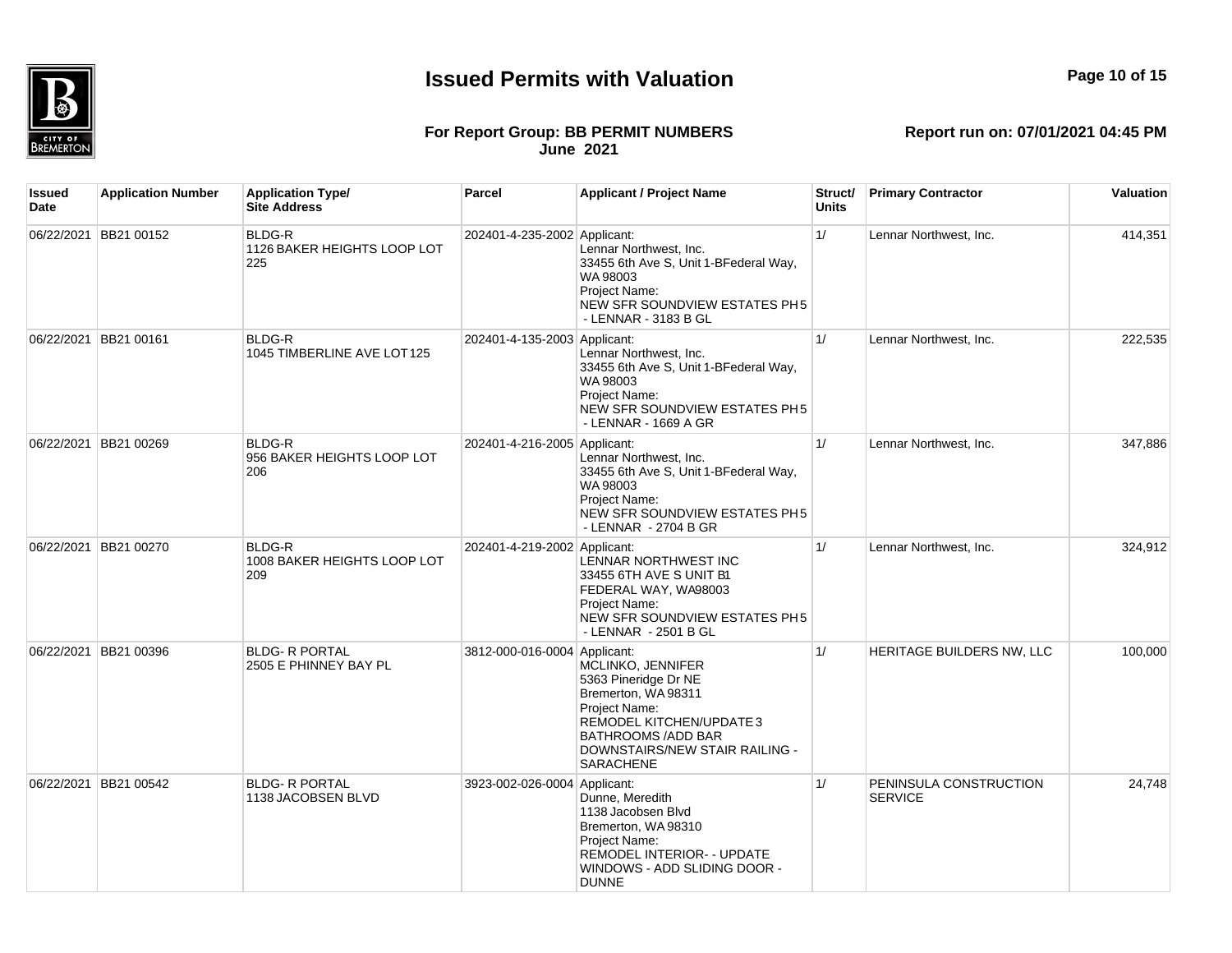

#### **For Report Group: BB PERMIT NUMBERS June 2021**

| Issued<br>Date | <b>Application Number</b> | <b>Application Type/</b><br><b>Site Address</b> | Parcel                       | <b>Applicant / Project Name</b>                                                                                                                                                               | Struct/<br><b>Units</b> | <b>Primary Contractor</b>                                  | Valuation |
|----------------|---------------------------|-------------------------------------------------|------------------------------|-----------------------------------------------------------------------------------------------------------------------------------------------------------------------------------------------|-------------------------|------------------------------------------------------------|-----------|
|                | 06/22/2021 BB21 00905     | $M/P$ -EZ<br>2103 E 17TH ST                     | 3956-000-008-0000 Applicant: | Martin, Sally<br>2103 E. 17th Street<br>Bremerton, WA 98310<br>Project Name:<br>INSTALL GAS FIREPLACE IN EXISTING<br>FIREPLACE - MARTIN                                                       | 1/                      | HERITAGE FIREPLACE SHOP                                    |           |
|                | 06/22/2021 BB21 00910     | $M/P$ -EZ<br>1952 SNYDER AVE                    | 112401-3-047-2003 Applicant: | FAST WATER HEATER COMPANY<br>11715 N CREEK PARKWAY S, C-106<br>BOTHELL, WA 98011<br>Project Name:<br>REMOVE AND REPLACE ELECTRIC<br>WATER HEATER - MARTIN                                     | 1/                      | <b>FAST WATER HEATER COMPANY</b>                           |           |
|                | 06/22/2021 BB21 00912     | <b>BLDGONLY</b><br>1115 TRENTON AVE             | 3975-000-001-0004 Applicant: | <b>Premier Services Group</b><br>8800 SE Sunnyside Rd. STE<br>114SClackamas, OR 97015<br>Project Name:<br>REPLACE ONE ENTRY DOOR - LIKE<br>FOR LIKE - NO SZ/STRUC CHNGS -<br><b>CAPPUCCIO</b> | 1/                      | NW EXTREME INSTALLERS INC<br>dba PREMIER SERVICES GROUP    | 2,418     |
|                | 06/22/2021 BB21 00915     | $M/P$ -EZ<br>3722 MARITIME DR SW                | 5596-000-031-0002 Applicant: | KLIEMANN BROTHERS HTG & A/C IN<br>4703 116TH ST EAST<br>TACOMA, WA 98446<br>Project Name:<br><b>INSTALL AC - WHITBY</b>                                                                       | 1/                      | KLIEMANN BROTHERS HTG &<br>A/C IN                          |           |
|                | 06/23/2021 BB21 00923     | $M/P$ -EZ<br>3725 MARITIME DR SW                | 5596-000-022-0003 Applicant: | <b>MERCURIO'S HEATING &amp; AIR</b><br><b>CONDITIONING</b><br>4001 S UNION AVE<br>TACOMA, WA 98449<br>Project Name:<br>ADD NEW SINGLE HEAD DUCTLESS<br><b>HEAT PUMP - PONCE</b>               | 1/                      | <b>MERCURIO'S HEATING &amp; AIR</b><br><b>CONDITIONING</b> |           |
|                | 06/24/2021 BB20 01404     | <b>BLDGONLY</b><br>6038 OSPREY CIR              | 5092-000-006-0002 Applicant: | SUTTON, ALEC<br>16910 59TH AVE NE<br>ARLINGTON, WA 98223<br>Project Name:<br>BUILD ATTACHED PATIO COVER AND<br><b>DECK - HERRING</b>                                                          | 1/                      | TIMBERLINE PATIO COVERS LLC                                | 60,000    |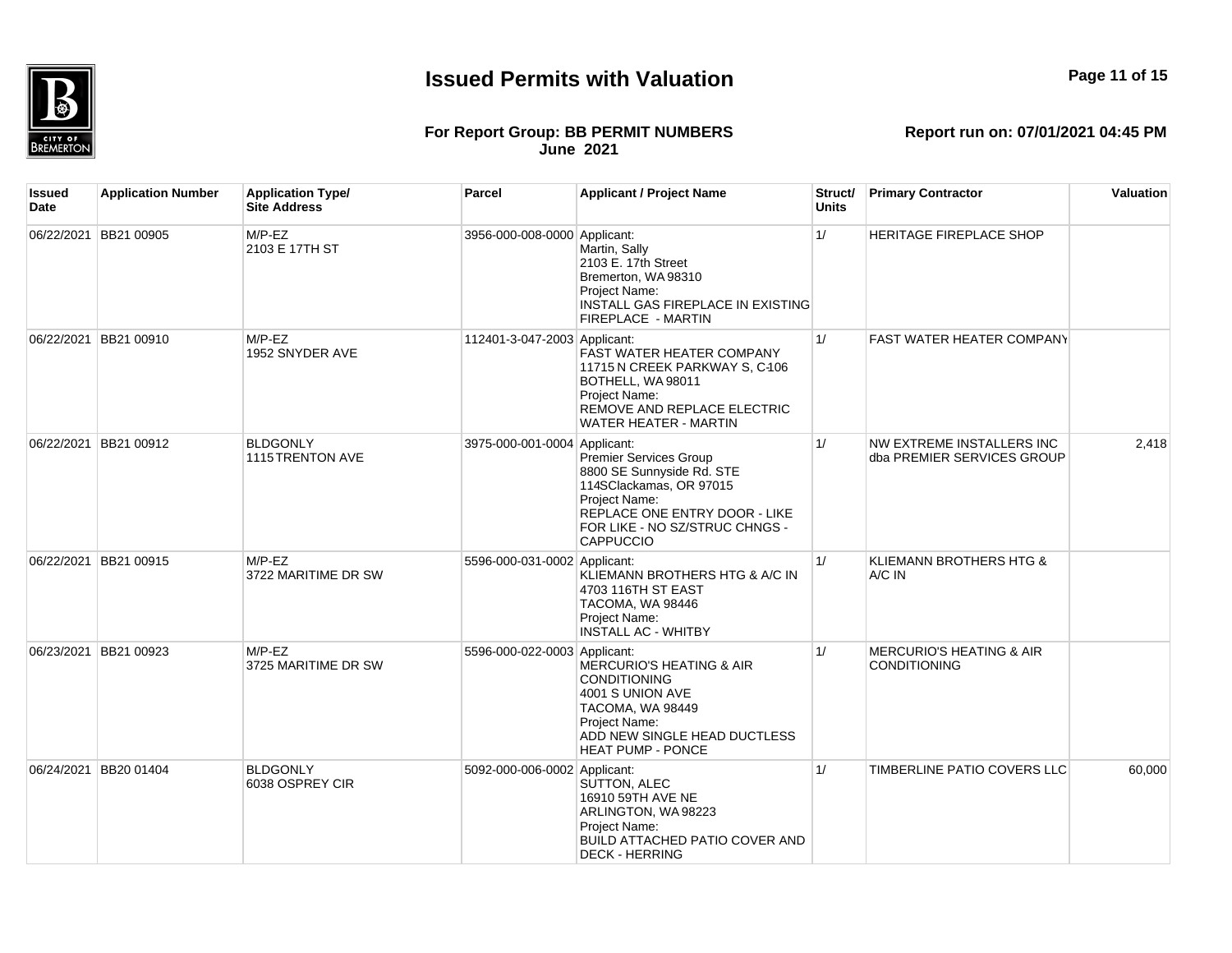

#### **For Report Group: BB PERMIT NUMBERS June 2021**

| <b>June 2021</b> |  |  |
|------------------|--|--|
|                  |  |  |

| Issued<br>Date | <b>Application Number</b> | <b>Application Type/</b><br><b>Site Address</b> | <b>Parcel</b>                | <b>Applicant / Project Name</b>                                                                                                                         | Struct/<br><b>Units</b> | <b>Primary Contractor</b>                          | <b>Valuation</b> |
|----------------|---------------------------|-------------------------------------------------|------------------------------|---------------------------------------------------------------------------------------------------------------------------------------------------------|-------------------------|----------------------------------------------------|------------------|
|                | 06/24/2021 BB21 00239     | <b>BLDG-R</b><br>5138 GRANGER ST LOT 61         | 5682-000-061-0000 Applicant: | WC DEV 360 LLC<br>16000 CHRISTENSEN RD STE 150<br>SEATTLE, WA98188<br>Project Name:<br>THE RESERVE AT WEST HILLS NEW<br>SFR - B GL - 1888 (NOT A BASIC) | 1/                      | <b>MTT CONSTRUCTION</b>                            | 254,902          |
|                | 06/24/2021 BB21 00918     | $M/P$ -EZ<br>6016 OSPREY CIR                    | 5092-000-159-0007 Applicant: | A&M HEATING<br>PO Box 641Port Orchard, WA 98366-<br>0641<br>Project Name:<br><b>REPLACE GAS FURNACE - LEWIS</b>                                         | 1/                      | A & M HEATING                                      |                  |
|                | 06/24/2021 BB21 00926     | <b>REROOF--ROOFING ONLY</b><br>2525 6TH ST      | 142401-3-061-2001 Applicant: | V & R SHEET METAL LLC<br>P.O.BOX 2841<br><b>YELM, WA 98597</b><br>Project Name:<br>GATEWAY CENTER - REMOVE AND<br>REPLACE ROOF                          | 1/                      | V & R SHEET METAL LLC                              |                  |
|                | 06/25/2021 BB21 00403     | <b>BLDG- R PORTAL</b><br>6813 KITSAP WAY        | 082401-3-246-2007 Applicant: | <b>Bruce Divano</b><br>6813 Kitsap Way<br>Bremerton, WA 98312<br>Project Name:<br>ADD TV ROOM AND BATHROOM<br>ABOVE EXISTING GARAGE - DIVANO            | 1/                      | <b>INTEGRITY ROOFING &amp; CONST</b><br><b>LLC</b> | 120,000          |
|                | 06/25/2021 BB21 00515     | <b>BLDGONLY</b><br>2817 19TH ST                 | 3774-001-028-0103 Applicant: | cplacquet<br>2817 19th Street<br>Bremerton, WA 98312<br><b>Project Name:</b><br>ADD 11' X 21.5" Solarium TO EXISTING<br>HOUSE- PLACQUET                 | 1/                      |                                                    | 37,610           |
|                | 06/25/2021 BB21 00924     | <b>SITE INSP</b><br>129 S LAFAYETTE AVE         | 3732-001-010-0005 Applicant: | Gebhardt, Ian<br>129 S LAFAYETTE AVE<br>Bremerton, WA 98312<br>Project Name:<br>SITE VISIT TO DISCUSS ADU PERMIT<br><b>REQUIREMENTS</b>                 | 1/                      |                                                    |                  |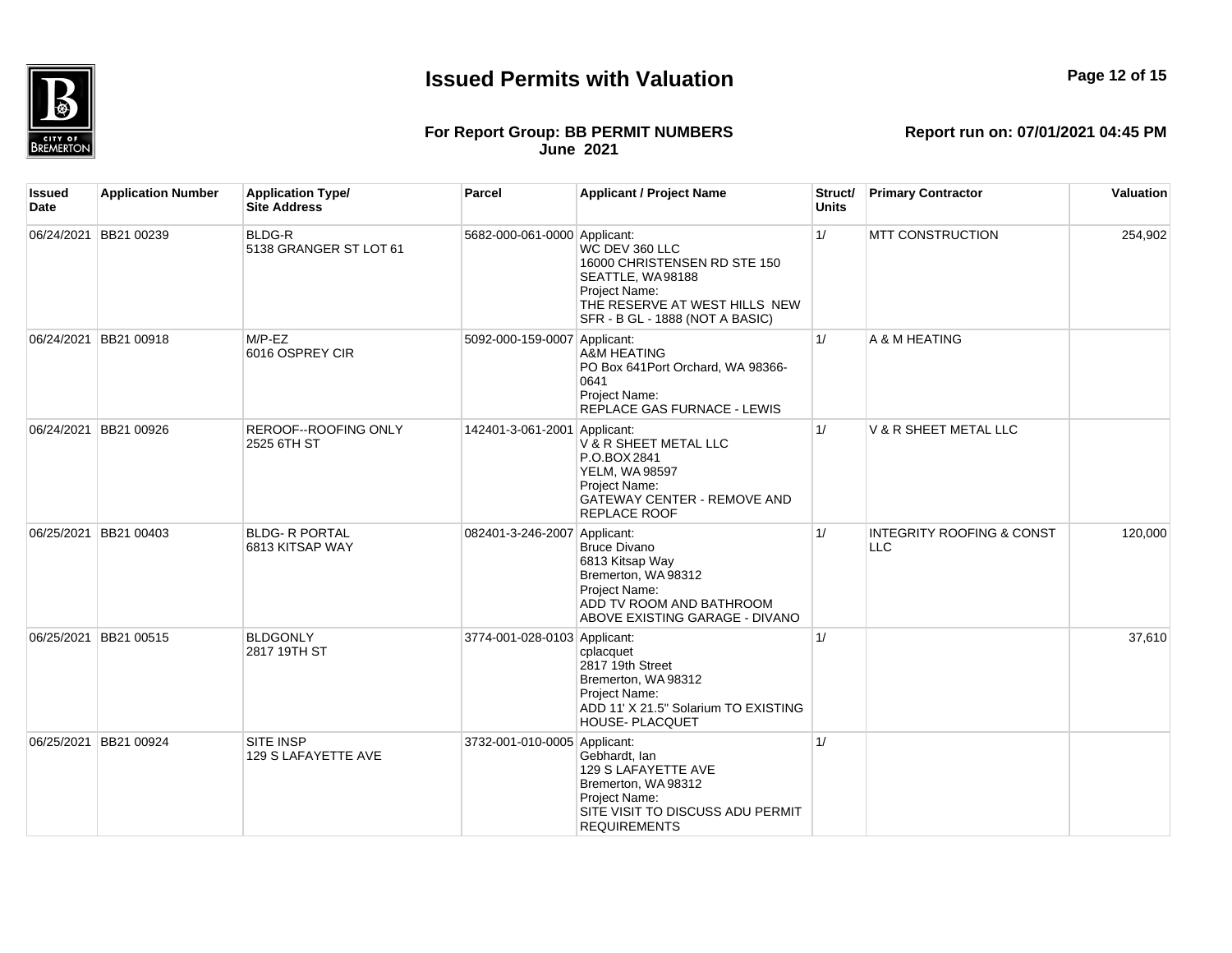

#### **For Report Group: BB PERMIT NUMBERS June 2021**

| Issued<br>Date | <b>Application Number</b> | <b>Application Type/</b><br><b>Site Address</b> | Parcel                       | <b>Applicant / Project Name</b>                                                                                                                                                 | Struct/<br><b>Units</b> | <b>Primary Contractor</b>                            | Valuation |
|----------------|---------------------------|-------------------------------------------------|------------------------------|---------------------------------------------------------------------------------------------------------------------------------------------------------------------------------|-------------------------|------------------------------------------------------|-----------|
| 06/25/2021     | BB21 00940                | <b>OCCUPANCY</b><br>629 WARREN AVE              | 3743-001-020-0000 Applicant: | SINGHBROTHERS LLC<br>4809 133RD ST NW<br>GIG HARBOR, WA 98332<br>Project Name:<br>Office to Residence Conversion,<br>Occupancy                                                  | 1/                      |                                                      |           |
|                | 06/25/2021 BB21 00942     | $M/P$ -EZ<br>3926 MAPLE AVE                     | 3937-003-010-0004 Applicant: | <b>BOBS HEATING &amp; AIR CONDITIONING</b><br>14148 NE 190TH ST<br>WOODINVILLE, WA 98072<br>Project Name:<br>REPLACE AIR HANDLER AND ADD<br><b>HEAT PUMP - POST</b>             | 1/                      | <b>BOBS HEATING &amp; AIR</b><br><b>CONDITIONING</b> |           |
|                | 06/28/2021 BB21 00480     | <b>BLDG-R</b><br>4527 SAND DOLLAR ST LOT 96     | 5675-000-096-0008 Applicant: | LGI Homes -- Washington LLC<br>1450 Lake Robbins Drive Suite 430The<br>Woodlands, TX 77380<br>Project Name:<br>NEW SFR - BAY VISTA PHASE5B -<br>1623 - LOT 96 (2018 Code Cycle) | 1/                      | LGI Homes -- Washington LLC                          | 214,583   |
|                | 06/28/2021 BB21 00495     | <b>BLDG-C</b><br>1628 TRENTON AVE BLDG D        | 3949-000-008-0109 Applicant: | curry, anne<br>5000 67th Ave W<br>University Place, WA 98407<br>Project Name:<br><b>TRENTON HOUSE APARTMENTS</b><br>REPAIR FIRE DAMAGE - BLDG D                                 | 1/                      | Brink Painting & Construction LLC                    | 310,776   |
|                | 06/28/2021 BB21 00511     | <b>OCCUPANCY</b><br>1527 6TH ST                 | 3751-001-003-0000 Applicant: | Aquinas Classical Academy<br>11010 Harbor Hill Ave, Ste B203<br>GIG HARBOR, WA98337<br>Project Name:<br>AQUINAS CLASSICAL ACADEMY -<br><b>OCCUPANCY</b>                         | 1/                      |                                                      |           |
|                | 06/29/2021 BB21 00470     | <b>BLDG-R</b><br>4508 SAND DOLLAR ST LOT 71     | 5675-000-071-0007 Applicant: | LGI Homes -- Washington LLC<br>1450 Lake Robbins Drive Suite 430The<br>Woodlands, TX 77380<br>Project Name:<br>NEW SFR - BAY VISTA PHASE5B -<br>2175 - LOT 71 (2018 Code Cycle) | 1/                      | LGI Homes -- Washington LLC                          | 289.750   |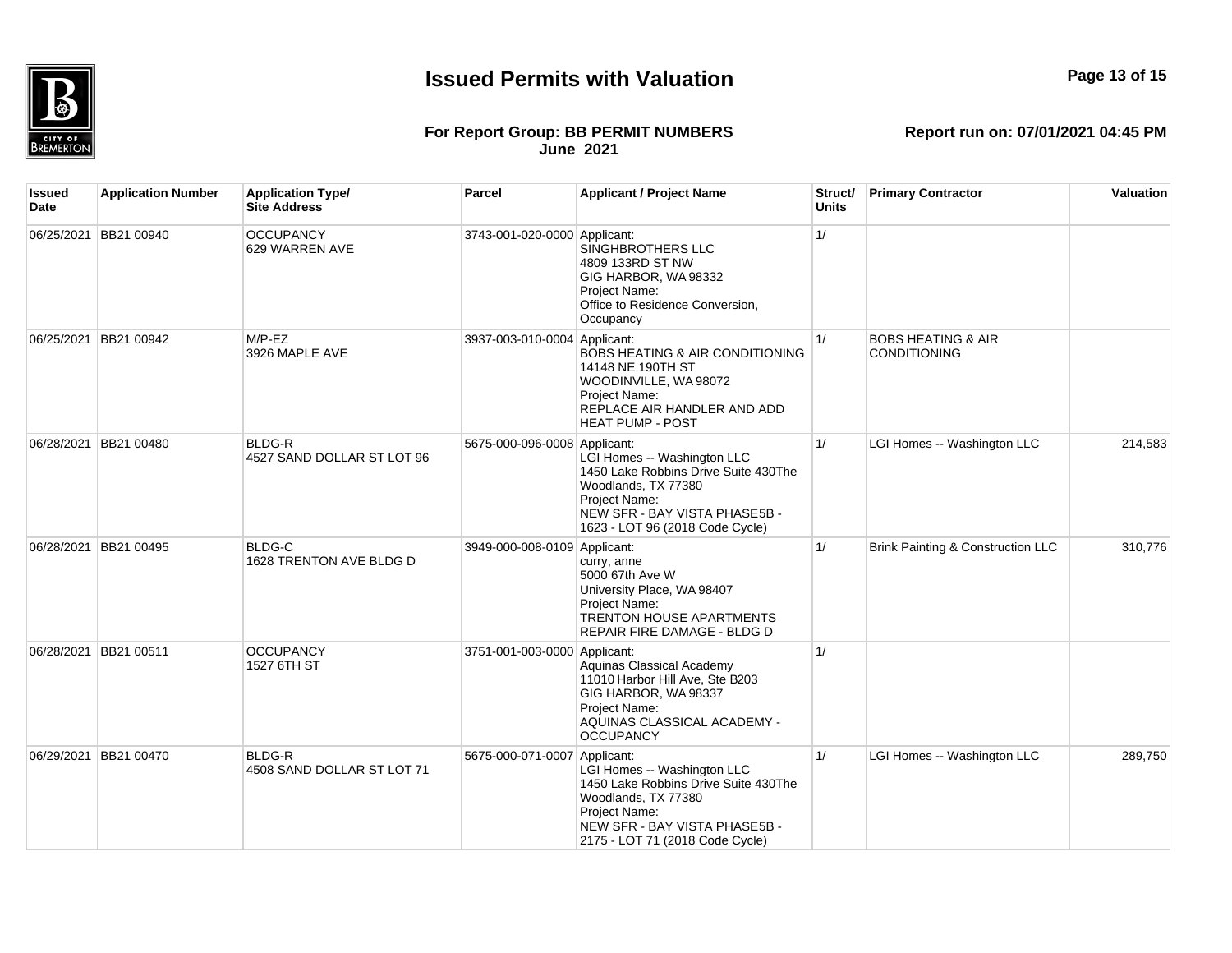

06/30/2021 BB21 00476 BLDG-R

## **Page 14 of 15**

**Valuation** 

289,750

289,750

241,724

34,000

#### **For Report Group: BB PERMIT NUMBERS June 2021**

**Report run on: 07/01/2021 04:45 PM**

1/ LGI Homes -- Washington LLC 241,724

| Issued<br>Date | <b>Application Number</b> | <b>Application Type/</b><br><b>Site Address</b> | Parcel                       | <b>Applicant / Project Name</b>                                                                                                                                                 | Struct/<br><b>Units</b> | <b>Primary Contractor</b>       |  |
|----------------|---------------------------|-------------------------------------------------|------------------------------|---------------------------------------------------------------------------------------------------------------------------------------------------------------------------------|-------------------------|---------------------------------|--|
| 06/29/2021     | BB21 00471                | <b>BLDG-R</b><br>4551 SAND DOLLAR ST LOT 93     | 5675-000-093-0001 Applicant: | LGI Homes -- Washington LLC<br>1450 Lake Robbins Drive Suite 430The<br>Woodlands, TX 77380<br>Project Name:<br>NEW SFR - BAY VISTA PHASE5B -<br>2175 - LOT 93 (2018 Code Cycle) | 1/                      | LGI Homes -- Washington LLC     |  |
| 06/29/2021     | <b>BB21 00472</b>         | <b>BLDG-R</b><br>4503 SAND DOLLAR ST LOT 99     | 5675-000-099-0005 Applicant: | LGI Homes -- Washington LLC<br>1450 Lake Robbins Drive Suite 430The<br>Woodlands, TX 77380<br>Project Name:<br>NEW SFR - BAY VISTA PHASE5B -<br>2175 - LOT 99 (2018 Code Cycle) | 1/                      | LGI Homes -- Washington LLC     |  |
| 06/29/2021     | BB21 00475                | <b>BLDG-R</b><br>101 MCNEAL AVE LOT73           | 5675-000-073-0005 Applicant: | LGI Homes -- Washington LLC<br>1450 Lake Robbins Drive Suite 430The<br>Woodlands, TX 77380<br>Project Name:<br>NEW SFR - BAY VISTA PHASE5B -<br>1843 - LOT 73 (2018 Code Cycle) | 1/                      | LGI Homes -- Washington LLC     |  |
| 06/29/2021     | BB21 00868                | <b>BLDGONLY</b><br>6010 KESTREL PL              | 5092-000-130-0001 Applicant: | <b>MATVEY FOUNDATION REPAIR</b><br>1912 S 146TH ST<br>SEATAC, WA98168<br>Project Name:<br><b>FOUNDATION REPAIR - CONTOS</b>                                                     | 1/                      | <b>MATVEY FOUNDATION REPAIR</b> |  |

4511 SAND DOLLAR ST LOT 98 5675-000-098-0006 Applicant: LGI Homes -- Washington LLC 1450 Lake Robbins Drive Suite 430The Woodlands, TX 77380 Project Name:

|            |            |                                |                              | Woodlands, TX 77380<br><b>Project Name:</b><br>NEW SFR - BAY VISTA PHASE5B -<br>1843 - LOT 98 (2018 Code Cycle)          |                                              |       |
|------------|------------|--------------------------------|------------------------------|--------------------------------------------------------------------------------------------------------------------------|----------------------------------------------|-------|
| 06/30/2021 | BB21 00876 | <b>BLDGONLY</b><br>1810 6TH ST | 3797-027-010-0002 Applicant: | <b>R&amp;R Foundation Specialist LLC</b><br>3409 McDougall Ave Ste 204 Everett, WA<br>98201-5040<br><b>Project Name:</b> | <b>R&amp;R FOUNDATION SPECIALISTS</b><br>LLC | 9.652 |

REPAIR FOUNDATION - MARCHANY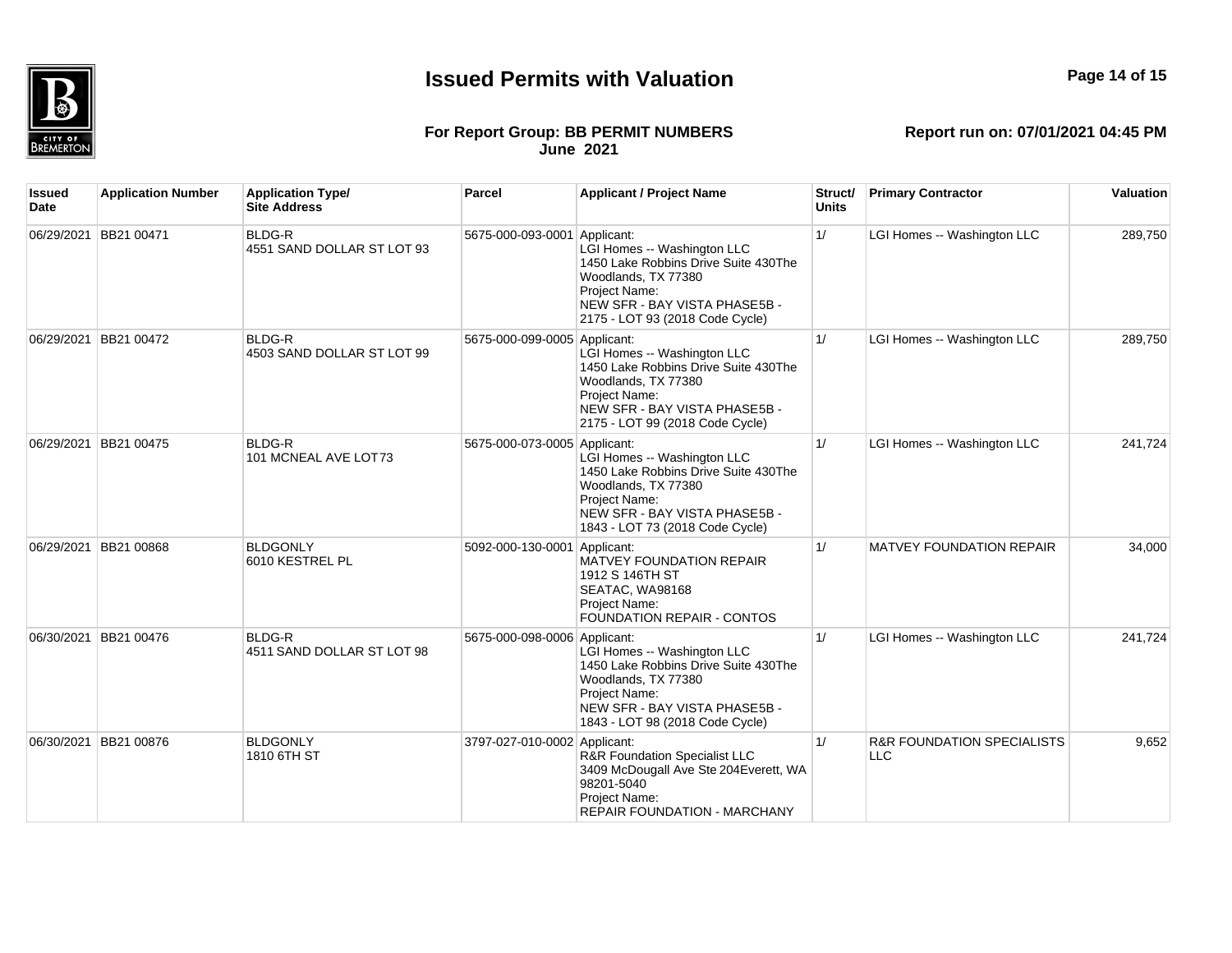

#### **For Report Group: BB PERMIT NUMBERS June 2021**

| <b>Issued</b><br>Date | <b>Application Number</b> | <b>Application Type/</b><br><b>Site Address</b> | Parcel                       | <b>Applicant / Project Name</b>                                                                                        | Struct/<br><b>Units</b> | <b>Primary Contractor</b>         | Valuation |
|-----------------------|---------------------------|-------------------------------------------------|------------------------------|------------------------------------------------------------------------------------------------------------------------|-------------------------|-----------------------------------|-----------|
|                       | 06/30/2021 BB21 00954     | M/P-EZ<br>2234 HIDDEN CREEK CT                  | 5627-000-132-0003 Applicant: | KLIEMANN BROTHERS HTG & A/C IN<br> 4703 116TH ST EAST<br>TACOMA, WA98446<br>Project Name:<br>INSTALL HEAT PUMP - HALEY |                         | KLIEMANN BROTHERS HTG &<br>A/C IN |           |
|                       |                           |                                                 |                              |                                                                                                                        |                         |                                   | 7,415,046 |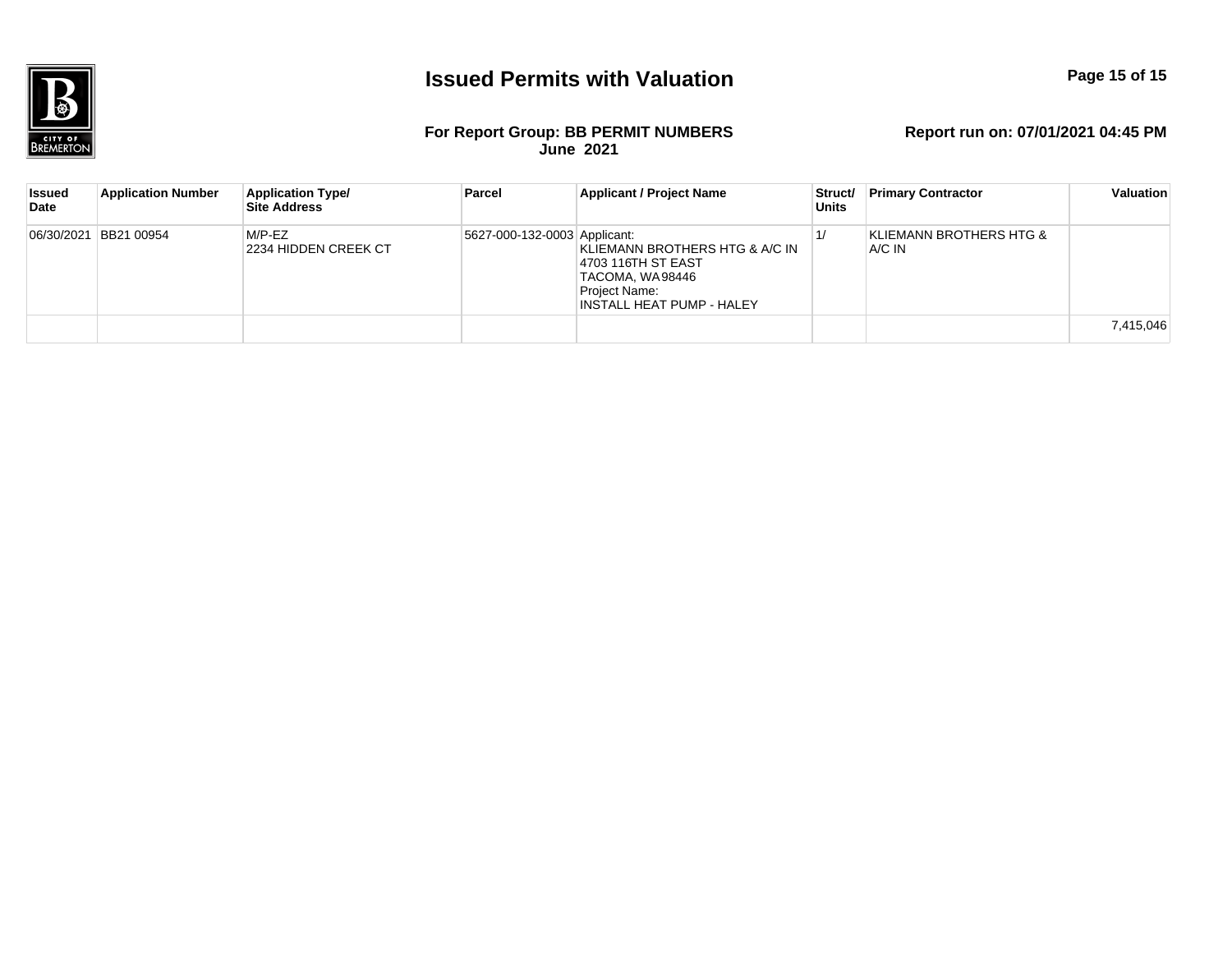

#### **For Report Group: Bf PERMIT NUMBERS June 2021**

**Report run on: 07/01/2021 04:46 PM**

**Page 1 of 6**

| <b>Issued</b><br>Date | <b>Application Number</b> | <b>Application Type/</b><br><b>Site Address</b>   | <b>Parcel</b>                | <b>Applicant / Project Name</b>                                                                                                                                  | Struct/<br><b>Units</b> | <b>Primary Contractor</b>   | Valuation |
|-----------------------|---------------------------|---------------------------------------------------|------------------------------|------------------------------------------------------------------------------------------------------------------------------------------------------------------|-------------------------|-----------------------------|-----------|
|                       | 06/01/2021 BF21 00197     | FIRE SPR 13D<br>1408 BAKER HEIGHTS LOOP LOT<br>26 | 202401-4-036-2003 Applicant: | <b>HERDMAN PLUMBING LLC</b><br>P.O. BOX 4044<br>SILVERDALE, WA98383<br>Project Name:<br>RESIDENTIAL FIRE SPRINKLER -<br>SOUNDVIEW ESTATES - HARBOR               | 1/                      | HERDMAN PLUMBING LLC        | 7,603     |
|                       | 06/01/2021 BF21 00198     | FIRE SPR 13D<br>1404 BAKER HEIGHTS LOOP LOT<br>25 | 202401-4-035-2004 Applicant: | <b>HERDMAN PLUMBING LLC</b><br>P.O. BOX 4044<br>SILVERDALE, WA98383<br>Project Name:<br>RESIDENTIAL FIRE SPRINKLER -<br>SOUNDVIEW ESTATES - HARBOR               | 1/                      | <b>HERDMAN PLUMBING LLC</b> | 7,603     |
|                       | 06/01/2021 BF21 00199     | FIRE SPR 13D<br>1400 BAKER HEIGHTS LOOP LOT<br>24 | 202401-4-034-2005 Applicant: | <b>HERDMAN PLUMBING LLC</b><br>P.O. BOX 4044<br>SILVERDALE, WA98383<br><b>Project Name:</b><br><b>RESIDENTIAL FIRE SPRINKLER -</b><br>SOUNDVIEW ESTATES - HARBOR | 1/                      | HERDMAN PLUMBING LLC        | 7,603     |
|                       | 06/01/2021 BF21 00200     | FIRE SPR 13D<br>1396 BAKER HEIGHTS LOOP LOT<br>23 | 202401-4-033-2006 Applicant: | <b>HERDMAN PLUMBING LLC</b><br>P.O. BOX 4044<br>SILVERDALE, WA98383<br><b>Project Name:</b><br>RESIDENTIAL FIRE SPRINKLER -<br>SOUNDVIEW ESTATES - HARBOR        | 1/                      | <b>HERDMAN PLUMBING LLC</b> | 7,603     |
|                       | 06/02/2021 BF21 00169     | FIRE SPR 13D<br>944 BAKER HEIGHTS LOOP LOT<br>203 | 202401-4-213-2008 Applicant: | RAINIER VIEW ROOTER LLC<br>PO BOX 73070<br>PUYALLUP, WA98373<br>Project Name:<br>RESIDENTIAL FIRE SPRINKLER -<br>SOUNDVIEW ESTATES                               | 1/                      | RAINIER VIEW ROOTER LLC     | 4,044     |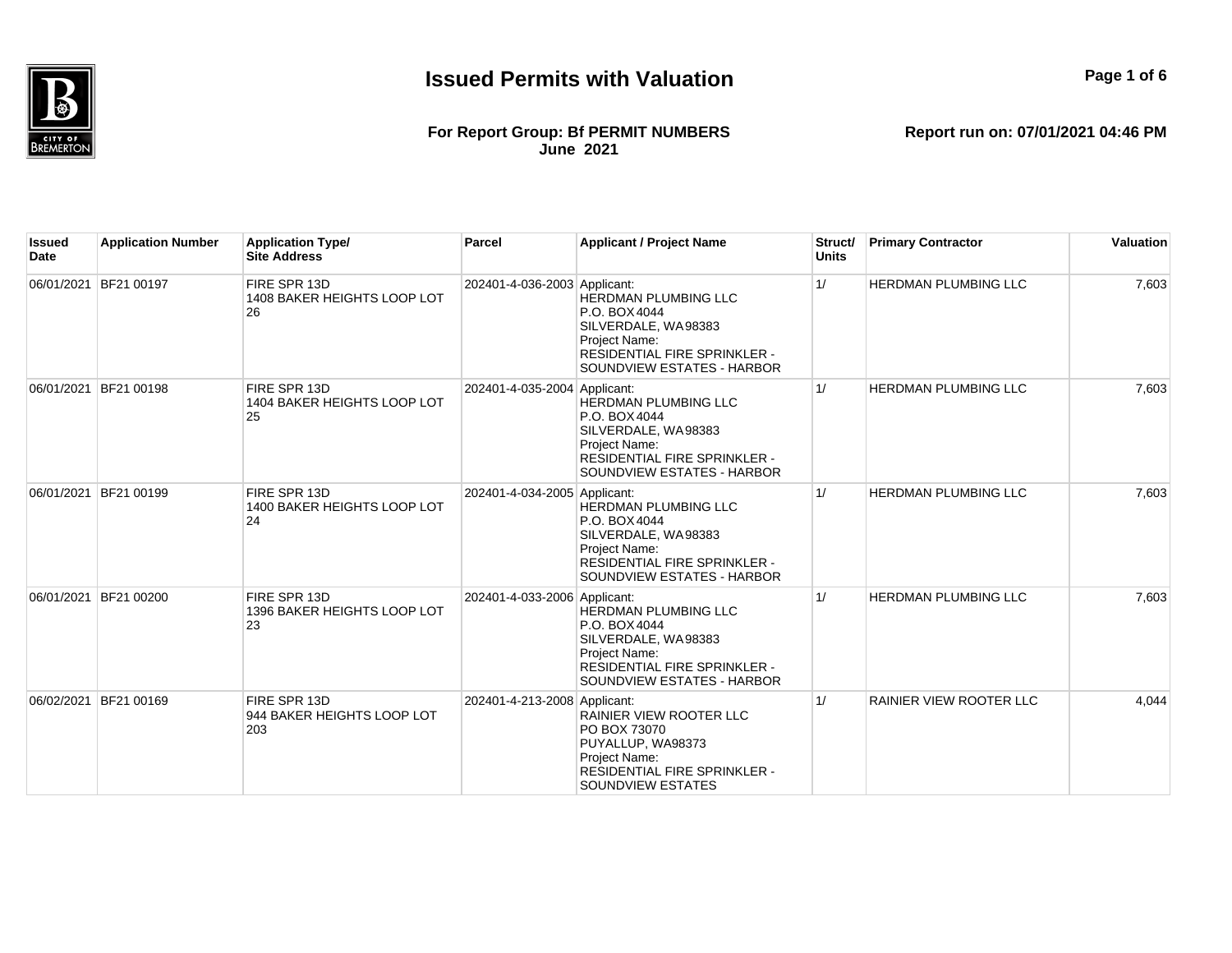

**Page 2 of 6**

#### **For Report Group: Bf PERMIT NUMBERS June 2021**

| Issued<br>Date | <b>Application Number</b> | <b>Application Type/</b><br><b>Site Address</b>    | Parcel                       | <b>Applicant / Project Name</b>                                                                                                                      | Struct/<br><b>Units</b> | <b>Primary Contractor</b>      | Valuation |
|----------------|---------------------------|----------------------------------------------------|------------------------------|------------------------------------------------------------------------------------------------------------------------------------------------------|-------------------------|--------------------------------|-----------|
|                | 06/02/2021 BF21 00170     | FIRE SPR 13D<br>952 BAKER HEIGHTS LOOP LOT<br>205  | 202401-4-215-2006 Applicant: | RAINIER VIEW ROOTER LLC<br>PO BOX 73070<br>PUYALLUP, WA98373<br>Project Name:<br>RESIDENTIAL FIRE SPRINKLER -<br>SOUNDVIEW ESTATES                   | 1/                      | RAINIER VIEW ROOTER LLC        | 4,044     |
|                | 06/02/2021 BF21 00171     | FIRE SPR 13D<br>956 BAKER HEIGHTS LOOP LOT<br>206  | 202401-4-216-2005 Applicant: | RAINIER VIEW ROOTER LLC<br>PO BOX 73070<br>PUYALLUP, WA98373<br>Project Name:<br>RESIDENTIAL FIRE SPRINKLE -<br>SOUNDVIEW ESTATES - LENNAR           | 1/                      | RAINIER VIEW ROOTER LLC        | 4,732     |
|                | 06/02/2021 BF21 00201     | <b>FIRE SUPP</b><br>725 PARK AVE                   | 3768-000-001-0203 Applicant: | PENINSULA FIRE INC<br>PO BOX 1744<br>POULSBO, WA 98370<br>Project Name:<br><b>MARVIN WILLIAMS - FIRE</b><br>SUPPRESSION SYSTEM                       | 1/                      | PENINSULA FIRE INC             | 500       |
|                | 06/04/2021 BF21 00204     | <b>FIRE ALMS TI</b><br>1136 N WYCOFF AVE           | 152401-1-218-2006 Applicant: | E-SQUARED SYSTEMS LLC<br>PO BOX 731227<br>PUYALLUP, WA98373<br>Project Name:<br>BIRKENFEILD STELLA MARIS HOUSE -<br>INSTALL AES RADIO FOR FIRE ALARM | 1/                      | E-SQUARED SYSTEMS LLC          | 2,300     |
|                | 06/07/2021 BF21 00202     | FIRE SPR 13D<br>1130 BAKER HEIGHTS LOOP LOT<br>226 | 202401-4-236-2001 Applicant: | RAINIER VIEW ROOTER LLC<br>PO BOX 73070<br>PUYALLUP, WA98373<br>Project Name:<br>RESIDENTIAL FIRE SPRINKLER -<br>SOUNDVIEW ESTATES - HARBOR          | 1/                      | <b>RAINIER VIEW ROOTER LLC</b> | 5,392     |
|                | 06/08/2021 BF21 00172     | FIRE SPR 13D<br>960 BAKER HEIGHTS LOOP LOT<br>207  | 202401-4-217-2004 Applicant: | RAINIER VIEW ROOTER LLC<br>PO BOX 73070<br>PUYALLUP, WA98373<br>Project Name:<br>RESIDENTIAL FIRE SPRINKLER -<br>SOUNDVIEW ESTATES                   | 1/                      | <b>RAINIER VIEW ROOTER LLC</b> | 4,732     |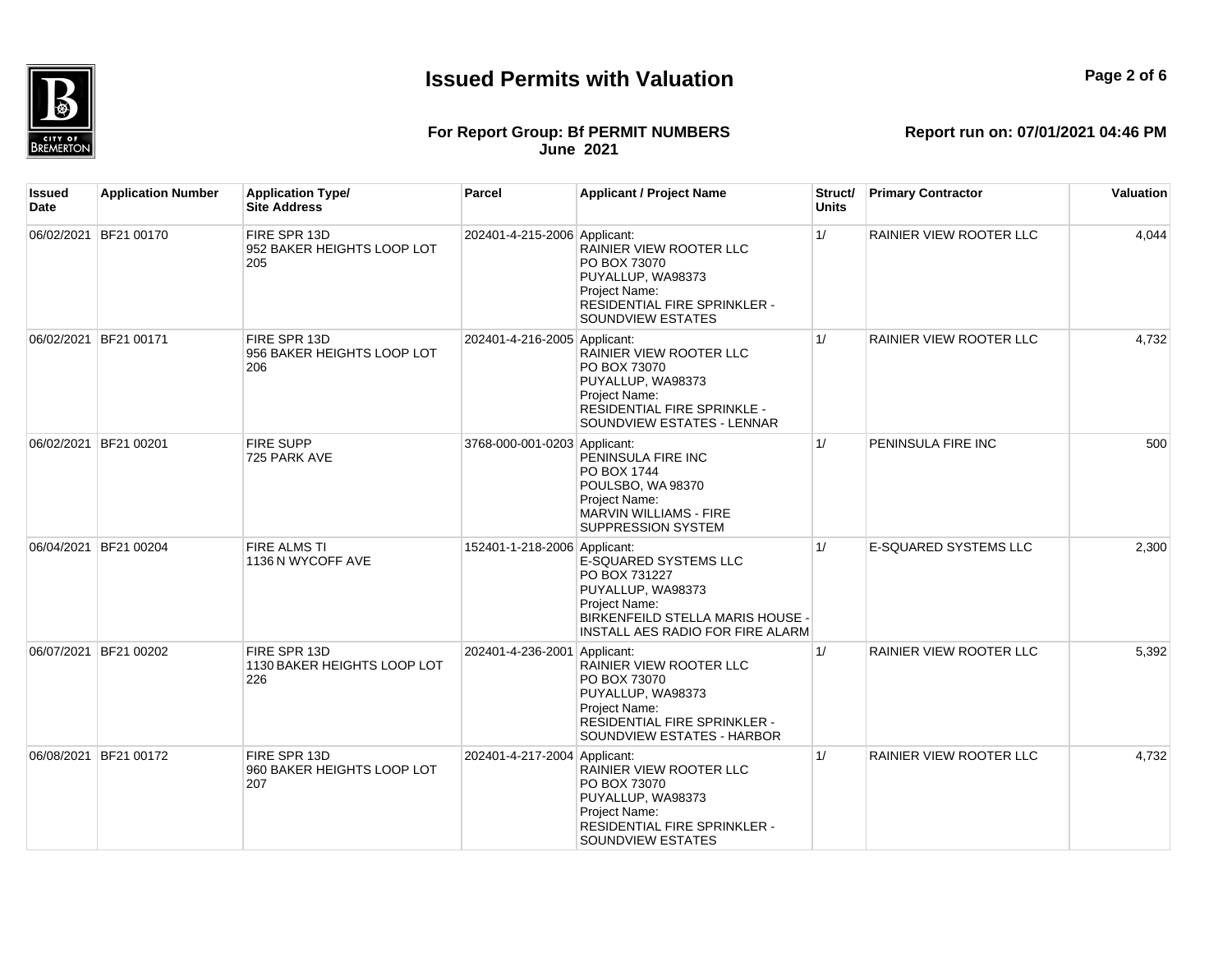

## **Page 3 of 6**

#### **For Report Group: Bf PERMIT NUMBERS June 2021**

| <b>Issued</b><br>Date | <b>Application Number</b> | <b>Application Type/</b><br><b>Site Address</b>    | Parcel                       | <b>Applicant / Project Name</b>                                                                                                                                                | Struct/<br>Units | <b>Primary Contractor</b> | Valuation |
|-----------------------|---------------------------|----------------------------------------------------|------------------------------|--------------------------------------------------------------------------------------------------------------------------------------------------------------------------------|------------------|---------------------------|-----------|
|                       | 06/09/2021 BF21 00219     | <b>FIRE ALMS</b><br>8900 SW IMPERIAL WAY           | 5215-000-016-0002 Applicant: | <b>INTELLI-SYSTEMS INC</b><br>PO BOX 592<br>PORT ORCHARD, WA98366<br>Project Name:<br>KITSAP COUNTY DEPARTMENT OF<br><b>EMERGENCY MANAGEMENT - FIRE</b><br><b>ALARM SYSTEM</b> | 1/               | INTELLI-SYSTEMS INC       | 26,000    |
|                       | 06/15/2021 BF21 00174     | FIRE SPR 13D<br>1008 BAKER HEIGHTS LOOP LOT<br>209 | 202401-4-219-2002 Applicant: | RAINIER VIEW ROOTER LLC<br>PO BOX 73070<br>PUYALLUP, WA98373<br>Project Name:<br>RESIDENTIAL FIRE SPRINKLER -<br>SOUNDVIEW ESTATES                                             | 1/               | RAINIER VIEW ROOTER LLC   | 4,377     |
|                       | 06/21/2021 BF21 00071     | <b>FIREWORKS STAND</b><br>924 SHERIDAN RD          | 112401-1-080-2005 Applicant: | Park Ridge Community Church<br>4607 236th pl seBothell, AL 98012<br>Project Name:<br>Shock-n-Awe                                                                               | 1/               |                           |           |
|                       | 06/21/2021 BF21 00207     | <b>FIREWORKS STAND</b><br>4330 WHEATON WAY         | 012401-2-182-2002 Applicant: | Miller, Johnathan<br>15156 NW Hite Center Rd<br>Seabeck, WA 98380<br>Project Name:<br>Retail fireworks Sales                                                                   | 1/               |                           |           |
|                       | 06/21/2021 BF21 00208     | <b>FIREWORKS STAND</b><br>4207 Wheaton Way         |                              | Applicant:<br>Pyro Dave's Fireworks<br>2540 Lori Linda CT SEPort Orchard, WA<br>98366<br>Project Name:<br>Pyro Dave's Fireworks                                                | 1/               |                           |           |
|                       | 06/21/2021 BF21 00212     | <b>FIREWORKS STAND</b><br>2901 PERRY AVE NE        | 122401-1-129-2007 Applicant: | Lamm, Yesenia<br><b>TNT Fireworks</b><br>TACOMA, WA98421<br>Project Name:<br>Perry Market, 2901 Perry Ave                                                                      | 1/               |                           |           |
|                       | 06/22/2021 BF21 00210     | <b>FIREWORKS STAND</b><br>900 N CALLOW AVE         | 3735-023-001-0106 Applicant: | Lamm, Yesenia<br><b>TNT Fireworks</b><br>TACOMA, WA98421<br>Project Name:<br>Safeway, 938 N Callow                                                                             | 1/               |                           |           |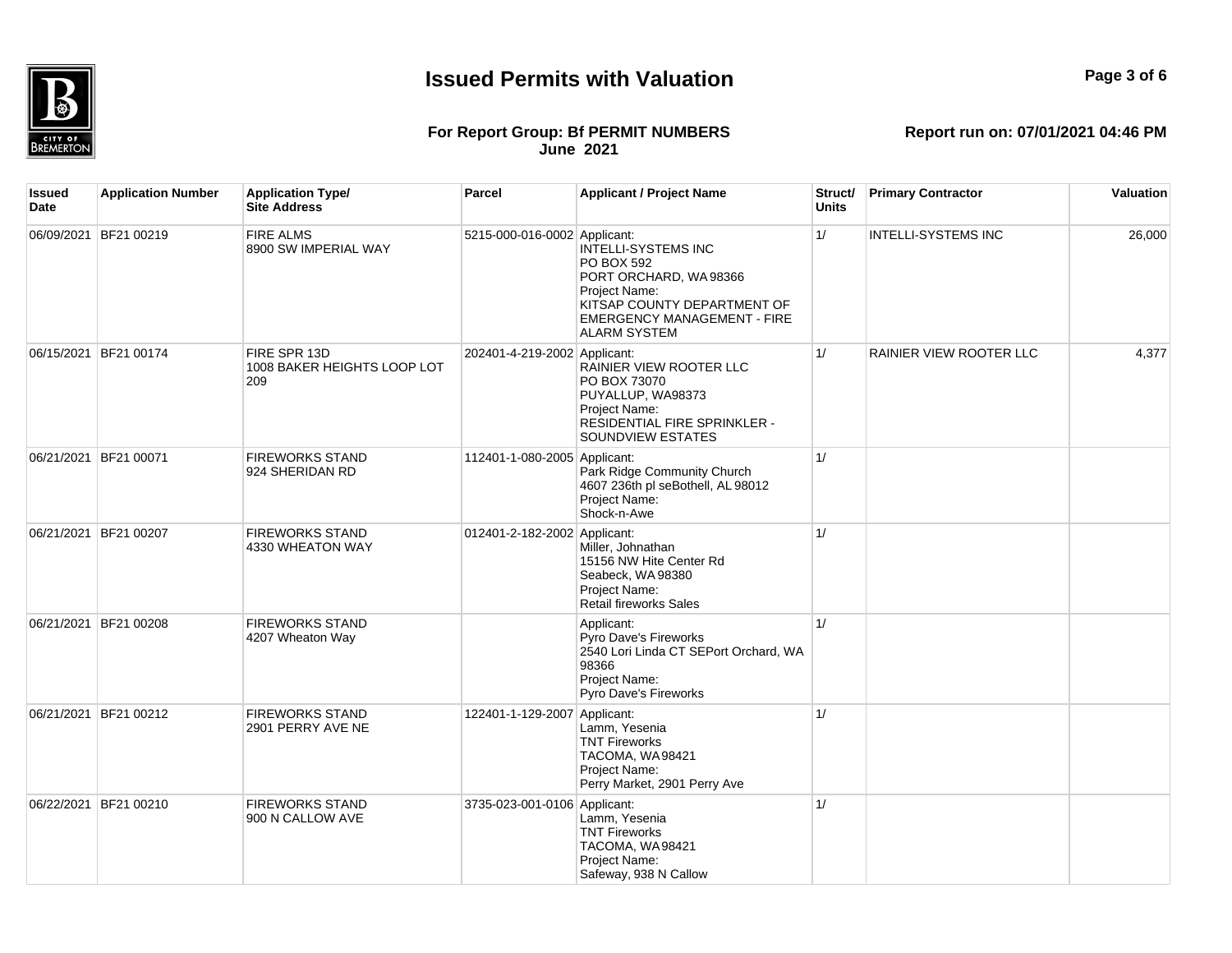# 愑 **BREMERTON**

## **Issued Permits with Valuation**

## **Page 4 of 6**

#### **For Report Group: Bf PERMIT NUMBERS June 2021**

| Issued<br><b>Date</b> | <b>Application Number</b> | <b>Application Type/</b><br><b>Site Address</b>    | Parcel                       | <b>Applicant / Project Name</b>                                                                                                                      | Struct/<br><b>Units</b> | <b>Primary Contractor</b>      | Valuation |
|-----------------------|---------------------------|----------------------------------------------------|------------------------------|------------------------------------------------------------------------------------------------------------------------------------------------------|-------------------------|--------------------------------|-----------|
|                       | 06/22/2021 BF21 00211     | FIRE SPR 13D<br>1206 BAKER HEIGHTS LOOP LOT<br>238 | 202401-4-248-2007 Applicant: | RAINIER VIEW ROOTER LLC<br>PO BOX 73070<br>PUYALLUP, WA98373<br>Project Name:<br>RESIDENTIAL FIRE SPRINKLER -<br>SOUNDVIEW ESTATES - LENNAR          | 1/                      | <b>RAINIER VIEW ROOTER LLC</b> | 5,570     |
| 06/22/2021            | BF21 00213                | <b>FIREWORKS STAND</b><br>2900 WHEATON WAY         | 122401-2-038-2005 Applicant: | Lamm, Yesenia<br><b>TNT Fireworks</b><br>TACOMA, WA98421<br>Project Name:<br>Saars, 2900 Wheaton Way                                                 | 1/                      |                                |           |
|                       | 06/22/2021 BF21 00215     | <b>FIREWORKS STAND</b><br>2515 BURWELL ST          | 3806-006-001-0204 Applicant: | Lamm, Yesenia<br><b>TNT Fireworks</b><br>TACOMA, WA98421<br>Project Name:<br>2515 Burwell St                                                         | 1/                      |                                |           |
| 06/22/2021            | BF21 00217                | <b>FIREWORKS STAND</b><br>**NO SITUS ADDRESS **    | 3972-000-003-0005 Applicant: | Wason, cindy<br>2013 N Redwood Street<br>Canby, OR 97013<br>Project Name:<br>Retail Fireworks outlet - John Bales                                    | 1/                      |                                |           |
|                       | 06/28/2021 BF21 00220     | FIRE SPR 13D<br>104 RUSSELL RD S LOT 48            | 5675-000-048-0007 Applicant: | PELTRAM PLUMBING INC<br>1929 W VALLEY HWY S, STE 101<br>AUBURN, WA 98001<br>Project Name:<br>RESIDENTIAL FIRE SPRINKLER - BAY<br><b>VISTA</b>        | 1/                      | PELTRAM PLUMBING INC           | 6.500     |
|                       | 06/28/2021 BF21 00221     | FIRE SPR 13D<br>4533 BAY VISTA BLVD LOT58          | 5675-000-058-0004 Applicant: | PELTRAM PLUMBING INC<br>1929 W VALLEY HWY S, STE 101<br>AUBURN, WA 98001<br>Project Name:<br><b>RESIDENTIAL FIRE SPRINKLER - BAY</b><br><b>VISTA</b> | 1/                      | PELTRAM PLUMBING INC           | 6,500     |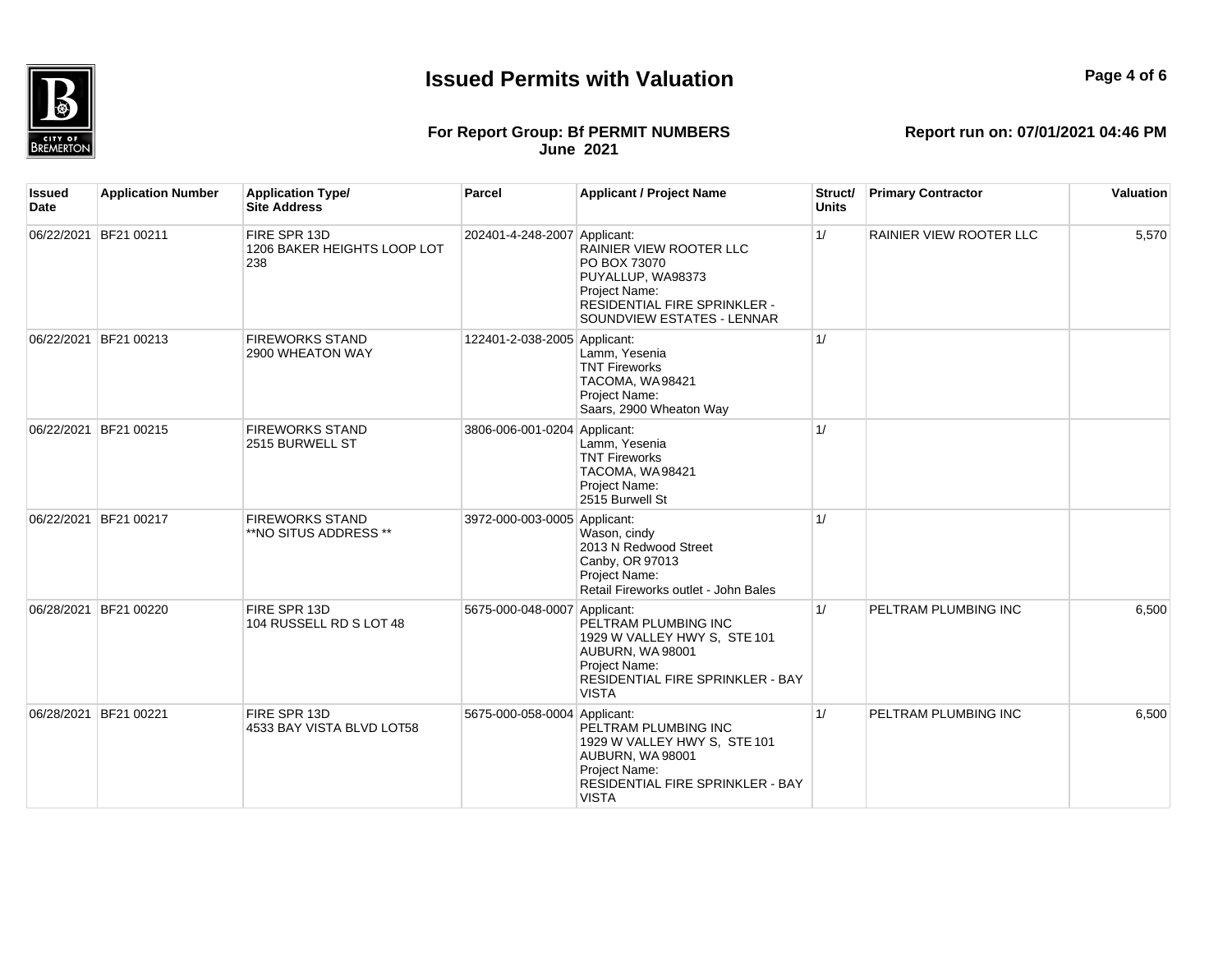

## **Page 5 of 6**

#### **For Report Group: Bf PERMIT NUMBERS June 2021**

| Issued<br>Date | <b>Application Number</b> | <b>Application Type/</b><br><b>Site Address</b> | Parcel                       | <b>Applicant / Project Name</b>                                                                                                                      | Struct/<br><b>Units</b> | <b>Primary Contractor</b> | Valuation |
|----------------|---------------------------|-------------------------------------------------|------------------------------|------------------------------------------------------------------------------------------------------------------------------------------------------|-------------------------|---------------------------|-----------|
|                | 06/28/2021 BF21 00222     | FIRE SPR 13D<br>167 RUSSELL RD N                | 5675-000-044-0001 Applicant: | PELTRAM PLUMBING INC<br>1929 W VALLEY HWY S, STE 101<br><b>AUBURN, WA 98001</b><br>Project Name:<br>RESIDENTIAL FIRE SPRINKLER - BAY<br><b>VISTA</b> | 1/                      | PELTRAM PLUMBING INC      | 6.500     |
| 06/28/2021     | BF21 00223                | FIRE SPR 13D<br>171 RUSSELL RD N                | 5675-000-045-0000 Applicant: | PELTRAM PLUMBING INC<br>1929 W VALLEY HWY S. STE 101<br>AUBURN, WA 98001<br>Project Name:<br>RESIDENTIAL FIRE SPRINKLER - BAY<br><b>VISTA</b>        | 1/                      | PELTRAM PLUMBING INC      | 6,500     |
|                | 06/28/2021 BF21 00226     | FIRE SPR 13D<br>4565 BAY VISTA BLVD LOT54       | 5675-000-054-0008 Applicant: | PELTRAM PLUMBING INC<br>1929 W VALLEY HWY S, STE 101<br>AUBURN, WA 98001<br>Project Name:<br>RESIDENTIAL FIRE SPRINKLER - BAY<br><b>VISTA</b>        | 1/                      | PELTRAM PLUMBING INC      | 6,500     |
|                | 06/28/2021 BF21 00229     | FIRE SPR 13D<br>4557 BAY VISTA BLVD LOT55       | 5675-000-055-0007 Applicant: | PELTRAM PLUMBING INC<br>1929 W VALLEY HWY S. STE 101<br>AUBURN, WA 98001<br>Project Name:<br>RESIDENTIAL FIRE SPRINKLER - BAY<br><b>VISTA</b>        | 1/                      | PELTRAM PLUMBING INC      | 6,500     |
|                | 06/28/2021 BF21 00231     | FIRE SPR 13D<br>4549 BAY VISTA BLVD LOT56       | 5675-000-056-0006 Applicant: | PELTRAM PLUMBING INC<br>1929 W VALLEY HWY S, STE 101<br><b>AUBURN, WA 98001</b><br>Project Name:<br>RESIDENTIAL FIRE SPRINKLER - BAY<br><b>VISTA</b> | 1/                      | PELTRAM PLUMBING INC      | 6,500     |
| 06/28/2021     | BF21 00232                | FIRE SPR 13D<br>4541 BAY VISTA BLVD LOT57       | 5675-000-057-0005 Applicant: | PELTRAM PLUMBING INC<br>1929 W VALLEY HWY S, STE 101<br>AUBURN, WA 98001<br>Project Name:<br>RESIDENTIAL FIRE SPRINKLER - BAY<br><b>VISTA</b>        | 1/                      | PELTRAM PLUMBING INC      | 6,500     |
|                |                           |                                                 |                              |                                                                                                                                                      |                         |                           | 144,103   |